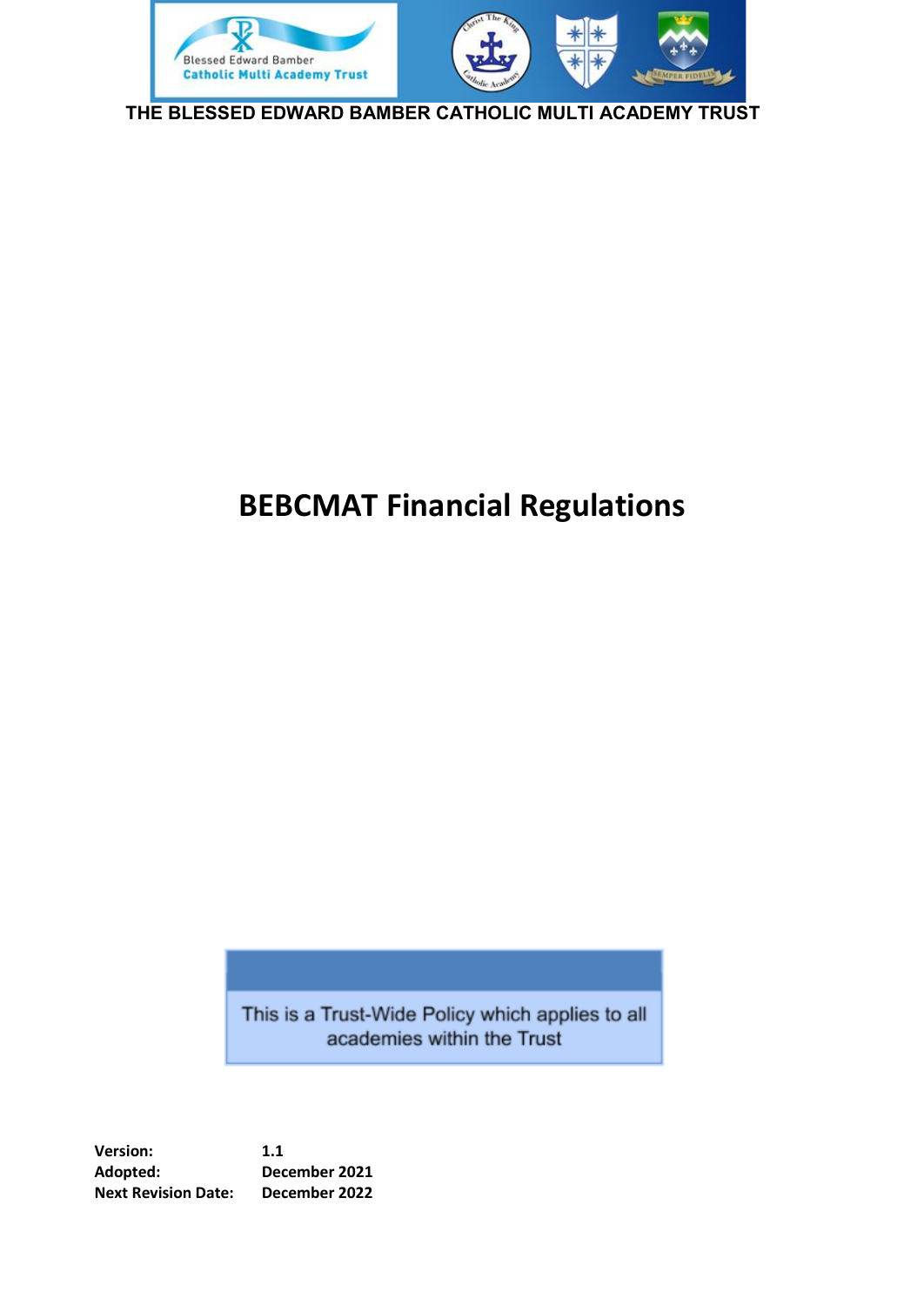# FINANCIAL REGULATIONS

# 1. Core Diocesan Principles

There are core principles that underpin all schools within the Diocese of Lancaster.

The key areas of the distinctive nature of Catholic education are recorded in Principles, Practices and Concerns (Bishops' Conference 1996) and can be considered as underlying principles:

- The search for excellence as an integral part of the spiritual quest;
- The uniqueness of the individual made in God's image and loved by him;
- The education of the whole person based on the belief that the human and divine are inseparable;
- The education of all with the particular duty to care for the poor and disadvantaged;
- Moral principles put into practice within a Christian community.

And, the following principles recorded in 'The Common Good in Education' (Bishops' Conference 1996) also apply:

- Subsidiarity which means decisions being taken as close to the grass roots as good government allows;
- Solidarity which means we are all responsible for each other, with a willingness to see others as self.

The Church also promotes the principle of Community Cohesion;

• Thus, Catholic schools must continue to look outwards and work in partnership with all other schools in the wider community, to the benefit of all children in society.

# 2. Introduction

The purpose of this policy is to ensure BEBCMAT maintains and develops systems of financial control which conform with the requirements both of propriety and of good financial management. It is essential that these systems operate properly to meet the requirements of our funding agreement with the Department for Education (DfE) and the requirement of the Memorandum of Understanding with the Diocese of Lancaster.

The **Memorandum of Understanding (MoU)** sets out the understandings and conditions that apply to the development and functioning of the Catholic Education Trusts (referred to generally by others as Multi Academy Trusts or MATs) established by the Bishop for the Diocesan schools. The MoU makes clear that the Trust Board has full responsibility for managing the financial affairs of the Trust including all the constituent schools. No guarantees or assurances in respect of the financial affairs of the Trust will be provided by the Bishop or the Diocesan Trustee.

The Trust must comply with the principles of financial control outlined in the academies guidance published by the Education and Skills Funding Agency (ESFA), primarily the Academies Financial Handbook (AFH). This policy expands on that and provides detailed information on the Trust's accounting procedures and systems.

This policy should be read in conjunction with the following Trust policies and with individual academy operational procedure notes. Academy operational procedure notes are an important supplement to this policy and will be agreed by the Chief Financial Officer/Accounting Officer/Chief Operating Officer and each Headteacher and will be distributed to all relevant central and academy staff.Scheme of Delegation;

- Counter Fraud and Corruption Statement;
- Charging, Remissions & Lettings Policy;
- Code of Conduct Directors/Governors;
- Code of Conduct Employees;
- Code of Conduct Local governing bodies;
- Reserves Policy;
- Risk Management Policy;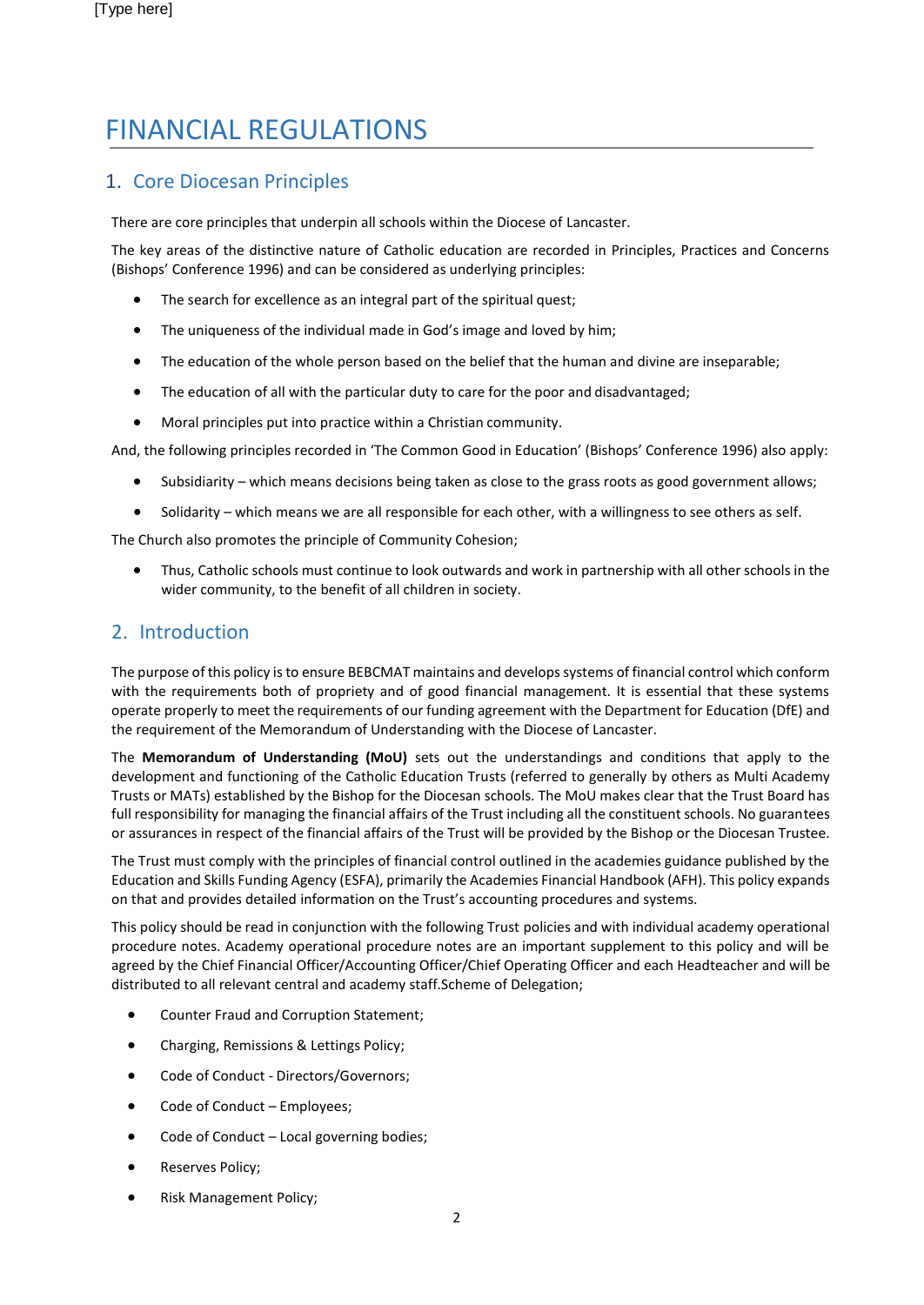- Business Continuity Plan;
- Whistleblowing Policy.

# 3. Principles

The Trust will manage its affairs in accordance with the high standards detailed in the 'Guidance on Codes of Practice for Board Members of Public Bodies' and in line with Lord Nolan's 7 principles of public life –

### Selflessness

Holders of public office should take decisions solely in terms of the public interest.

### Integrity

Holders of public office should not place themselves under any financial or other obligation to outside individuals or organisations that might influence them in their performance or their official duties.

# **Objectivity**

In carrying out public business, including making public appointments, awarding contracts or recommending individuals for rewards and benefits, holders of public office should make choices on merits.

### Accountability

Holders of public office are accountable for their decisions and actions to the public and must submit themselves to whatever scrutiny is appropriate to their office.

# **Openness**

Holders of public office should be as open as possible about all decisions and actions that they take. They should give reasons for their decisions and restrict information only when the wider public interests clearly demands.

### Honesty

Holders of public office have a duty to declare any private interests relating to their public duties and to take steps to resolve any conflicts arising in a way that protects the public interests.

# Leadership

Holders of public office should promote and support these principles by leadership and example.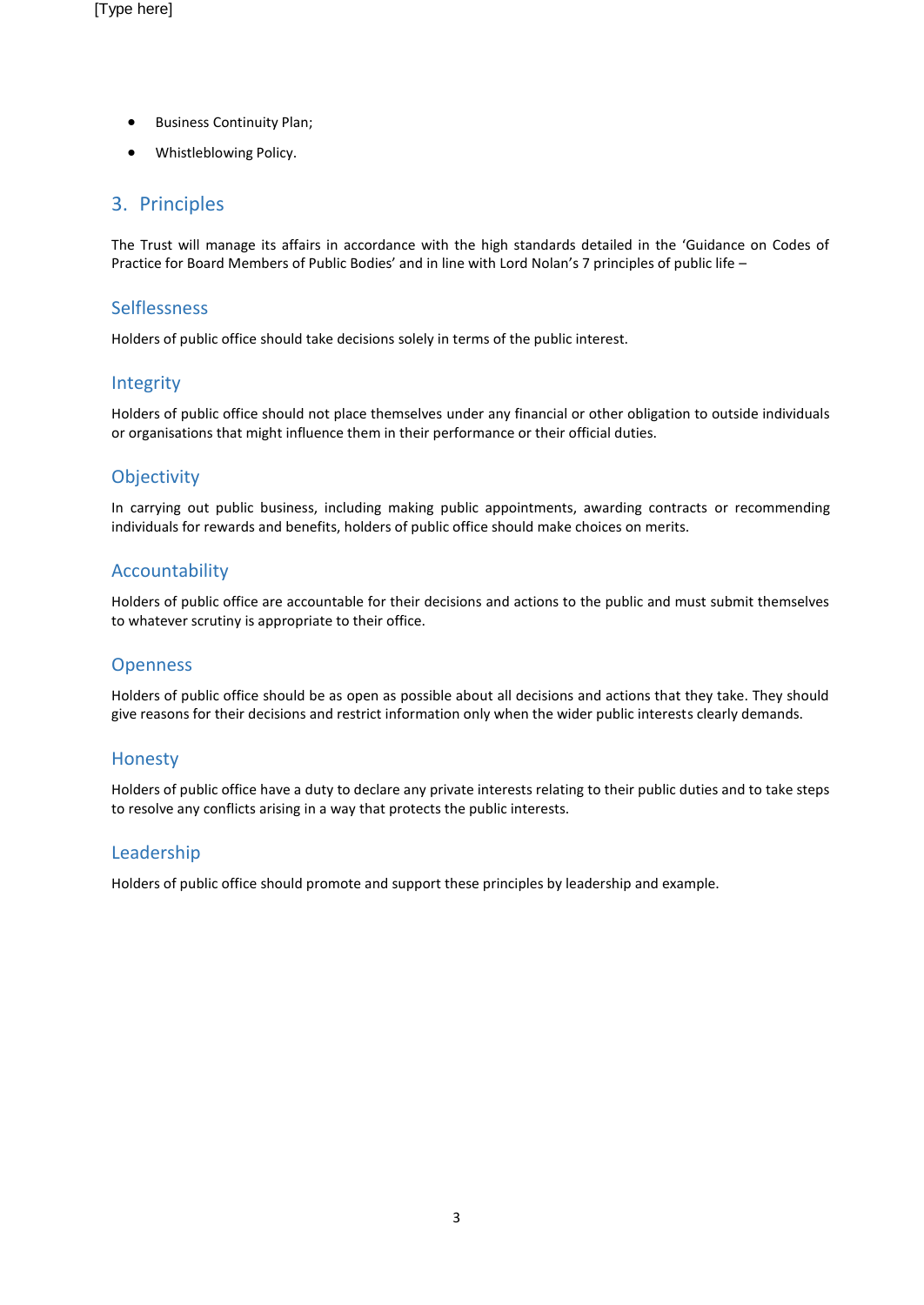# 4. Organisation and Responsibilities

### Role of Members

The Members of the Trust oversee the Board of Directors (the "Trust Board"), holding the Directors to account and ensuring that the values and ethos of the Trust are upheld and the distinctiveness of the Academies is preserved. Their functions include:

- Appointing Trustees/Directors;
- Removing Members and Trustees/Directors, under certain circumstances;
- Receiving the annual accounts;
- Overseeing the achievement of the objectives of the Trust;
- Amending the Articles of Association, subject to restrictions;
- Appoint the Trust Auditors.

### Role of Trust Board

The Trust Board has overall responsibility for the administration of the Trust's finances. The Trust Board is responsible for managing the financial affairs to ensure regularity, propriety and value for money, and for ensuring that the Trust's funds are used in accordance with charity law, company law and the funding agreement. The Directors are held to account by the Members and the Secretary of State, although the Trust Board delegates certain powers to the Accounting Officer/Chief Executive Officer.

# Role of Finance, Staffing & Premises Committee

Finance and Resources Committee operates in accordance with its Terms of Reference under the Scheme of Delegation.

The functions of the Finance, Staffing & Premises Committee include:

- Oversight of major financial issues concerning the Trust and its Academies, the overall Trust budget and those of the individual Academies, the management of funds against the budget, the benchmarking of financial performance, expenditure levels, budget headings and the way funds are utilised (including value for money) and the way monies are secured;
- To monitor the production, timeliness and accuracy of key financial statements in response to both statutory and local requirements;
- To support (recommending and advising) the Trust Board in developing and then implementing a reserves policy and to consider the impact of strain in individual Academy budgets;
- To support (recommending and advising) the Trust Board in developing and then implementing the Financial Regulations Manual and associated procurement policy Separate policy;
- To review tenders for major contracts as specified in the Financial Regulations Manual. To approve or reject tender proposals or, where required, make recommendations to the Trust Board;
- To recommend any changes in the Financial Policy, where significant, to the Trust Board. To review the operations of the Trust and the Academies in relation to the procedures shown in the Finance Policy;
- To monitor key financial and accounting systems and reviewing any audits of these or the general finances of the Trust and make recommendations to the Trust Board and/or the Local governing bodies as appropriate.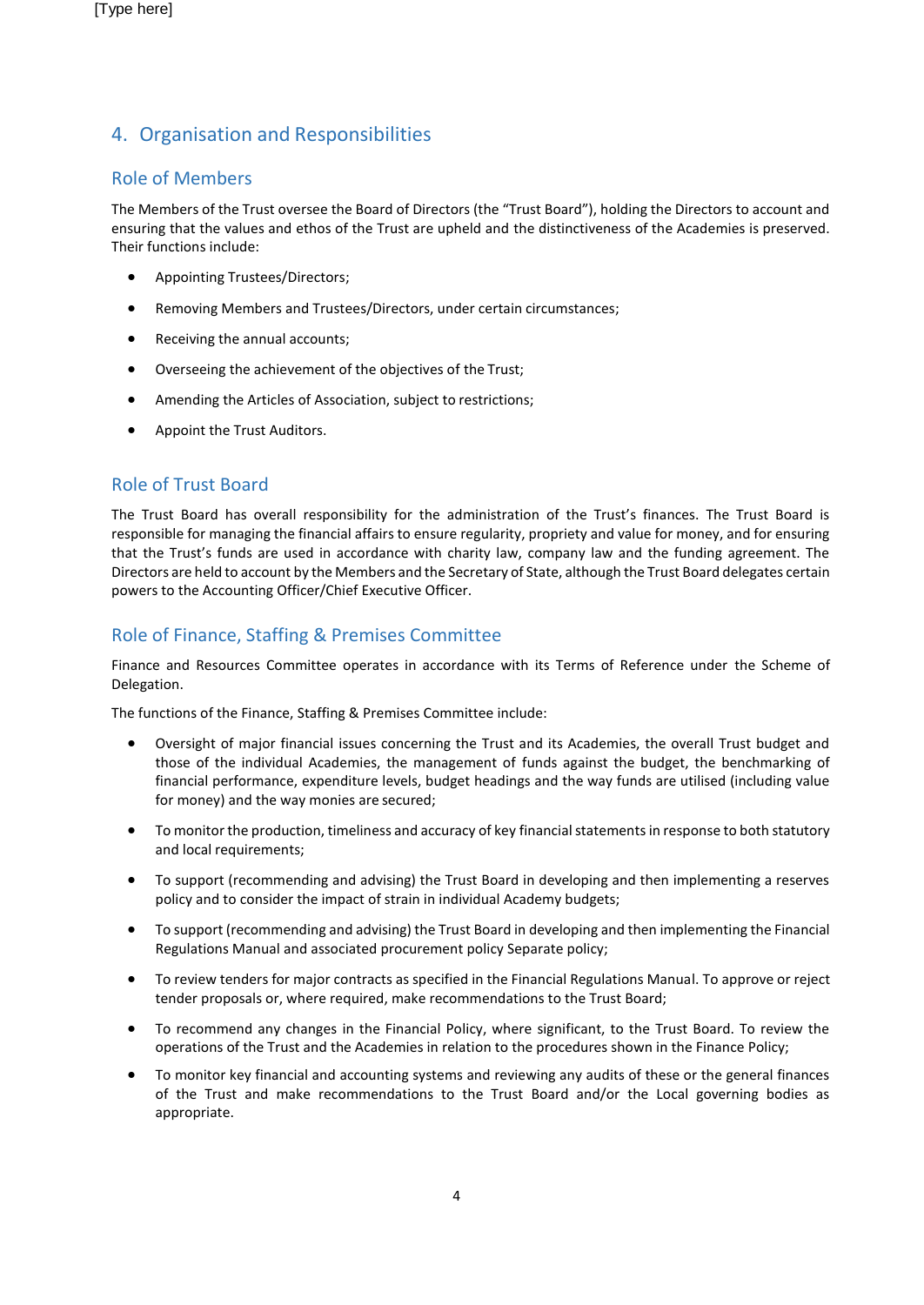### Role of Audit & Risk Committee

The Audit Committee operates in accordance with its Terms of Reference under the Scheme of Delegation.

The functions of the Audit Committee include

- Advise and report to the Directors in relation to any organisational risks which might impede the development and implementation of a long-term strategy for the success of the Trust;
- Support the Directors in the formulation of financial and risk management policies for the Trust and the Academies for achieving the aims and objectives set out in the Trust's Development Plan or long-term strategic vision;
- Advise the Directors on the adequacy and effectiveness of the Trust's systems of internal control and its arrangements for risk management, control and governance processes and securing economy, efficiency and effectiveness (value for money);
- Review any financial and risk report submitted by the Academies and advising the Directors on any issues arising from it as well as making recommendations for future reports to sustain the integrity of the financial and risk management systems;
- Advise the Directors on the appointment, reappointment, dismissal and remuneration of auditors (both external auditors and internal audit);
- Agree the work programme of internal audit including the checking of financial controls, systems, transactions and risks;
- Consider the reports of the auditors and, when appropriate, advise the Directors and the Academies of material control issues and monitor the implementation of agreed audit recommendations;
- Advise on policies for the securing of the funds and assets of the Trust including by the prevention of loss through fraud and irregularity;
- Ensure that all allegations of fraud and irregularity are appropriately investigated and control weaknesses addressed, working with the Directors and the Headteachers of the Academies, as appropriate;
- Recommend the annual financial statements to the Directors for approval.

# Role of Accounting Officer

The Trust's Chief Executive (CEO) holds the position of Accounting Officer. The Accounting Officer has personal responsibility (that cannot be delegated) for assuring the Trust Board that there is compliance with the Academies Handbook, the Funding Agreement and all relevant aspects of company and charitable law. The role of Accounting Officer includes a personal responsibility to Parliament, and to the ESFA's Accounting Officer, for the financial resources under the Trust's control

The Accounting Officer must:

- Assure the Trust Board that there is compliance with the Academies Financial Handbook, the Funding Agreement and all relevant aspects of company and charitable law;
- Ensure that bank accounts, financial systems and financial records are operated effectively with segregated and separation of duties;
- Ensure that all the Trust's property is under the control of the Directors, and that measures are in place to prevent losses or misuse, including maintenance of adequate fixed assetregisters;
- Keep full and accurate accounting records.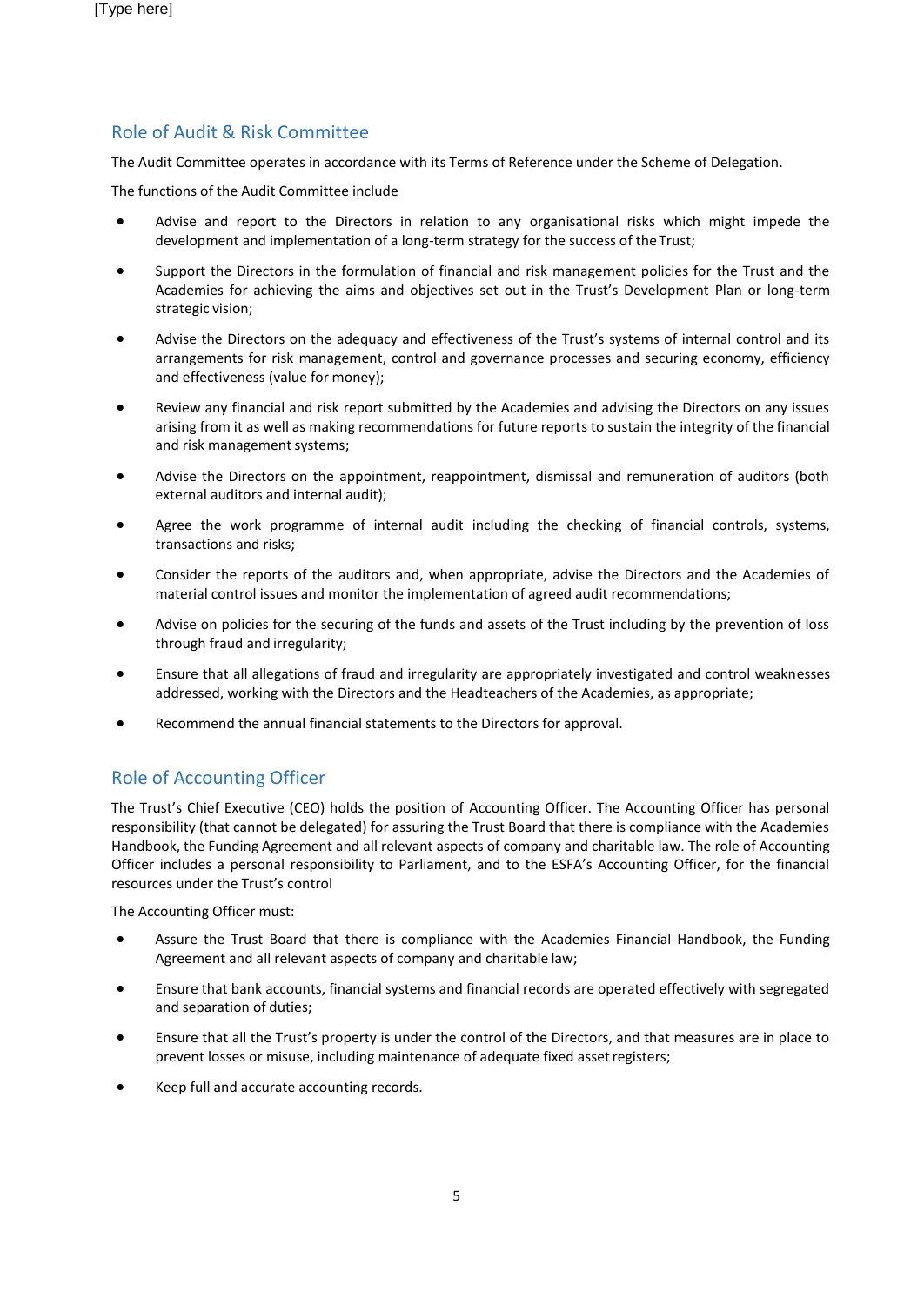# Role of Chief Financial Officer (CFO)

The Academies Financial Handbook states that all academies are required to appoint a "chief financial officer". This function may be undertaken by any Chief Operating Officer or by a dedicated Chief Financial Officer, who will report to the COO. Where there is no COO, the CFO will report directly to the CEO. The COO/CFO plays both a management and leadership role in the Trust.

The main CFO responsibilities are:

- the establishment and operation of a suitable accounting system;
- the management of the Trust's financial position at a strategic and operational level within the framework for financial control determined by the Trust Board;
- meeting all external reporting deadlines;
- implementation and operation of rigorous and robust audits and control:
- ensuring that the annual accounts are properly presented and adequately supported by the underlying records of the Trust;

The CFO does not discharge all of their responsibilities personally and is supported by a Central Finance team to whom specific functions may be delegated**.**

# Role of Central Finance team

The Central Finance team functions include:

- Prepare management accounts on a monthly basis and complete the following reconciliations;
- Bank reconciliations;
- Payroll and employer/employee deductions accounts;
- Sales control account:
- Purchases control account;
- Childcare voucher account;
- VAT accounting and returns;
- Preparation of annual financial statements;
- Generation of Bacs payment runs for creditor payments;
- Maintenance of the Financial system including chart of accounts and fixed asset accounting.
- Journal transactions relating to cash and virements;
- Monthly review of creditors and debtors accounts;
- Treasury Management.

The Central Finance team will lead on all non-academy specific finance matters including central Trust functions, teaching school, trading companies etc.

# Role of Headteachers

The Headteachers at each Academy have the following financial responsibilities:

- Ensuring expenditure is controlled within approved budgets;
- Ensuring staffing structures are both affordable and within the authorised established Scheme of Delegation;
- Enforcing the application of policies and procedures within each Academy;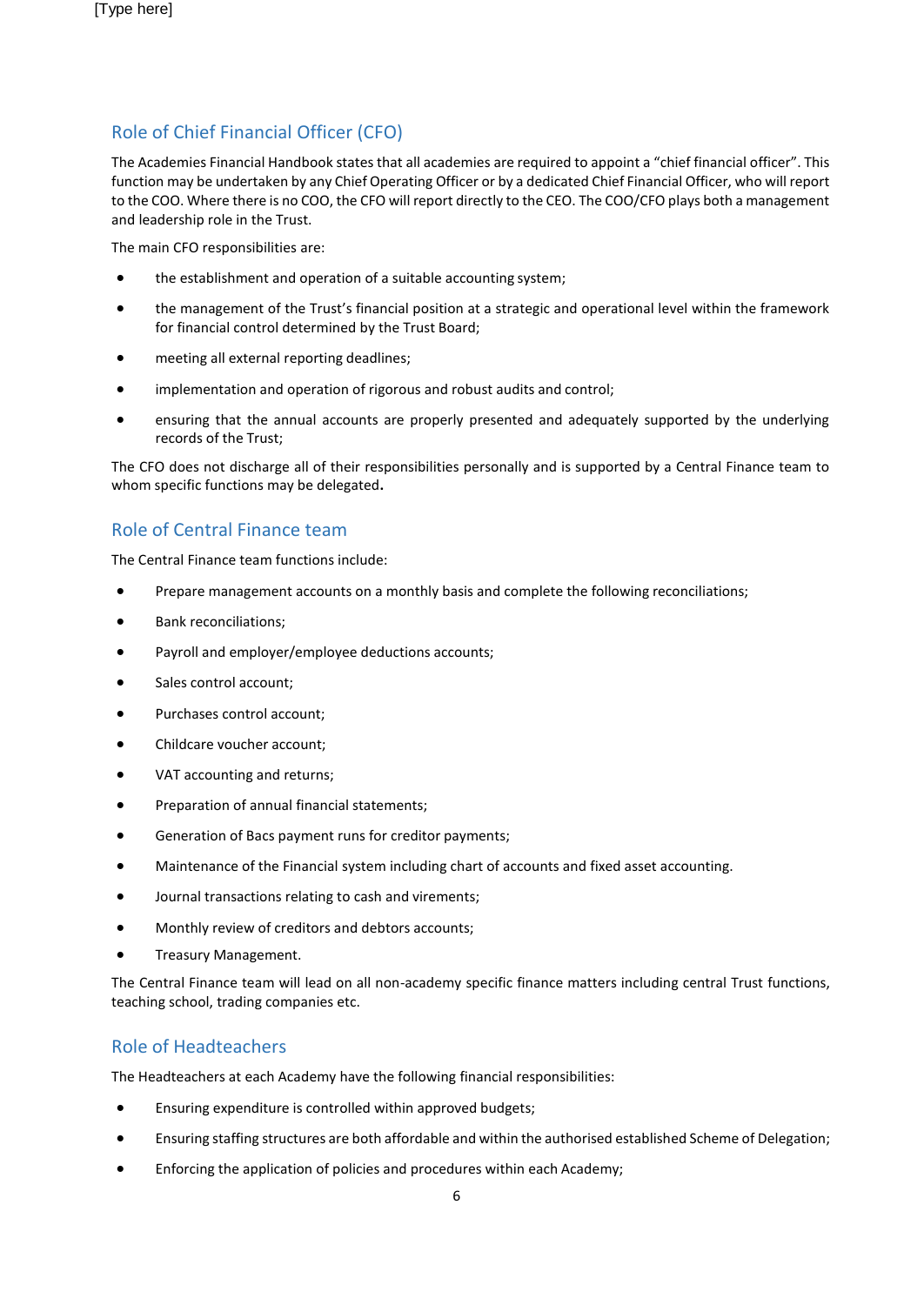- Ensuring the Chief Financial Officer (CFO) is provided with any financial information requested in a timely manner and is also notified immediately of any situation likely to significantly impact on the financial position of the academy;
- Authorising contracts, orders and virements up to the amounts delegated in these procedures;
- In conjunction with Central Finance Support staff ensuring that all transactions are correctly authorised and approved and that a full audit trail exists that complies with these regulations;
- Ensuring timely returns to the Central Finance Team are accurate and within deadlines.

# Role of Local governing bodies (LGCs)

The Trust's Scheme of Delegation will provide each Local governing body with their delegated authorities.

### Role of Internal Assurance

The Trust has determined that this function will be undertaken by the appointment of an internal assurance provider. A programme of checks for Internal Assurance will be agreed and approved by the Audit & Risk Committee. The programme will be based on an assessment of risk across the Trust and will address all key financial transactions and systems.

The CFO may also direct the Trust's Central Finance team and auditors to undertake unannounced spot checks on a periodic basis at the Trust's academies to provide additional assurance that these procedures are being complied with.

### Role of Academy Support Staff

Support staff at each Academy will work in close collaboration with the Central Finance team. Their main responsibilities will include:

- Cash collection and banking;
- Order and invoice and debtor account administration;
- Providing all financial information required by the Central Finance team to complete a monthly bank account reconciliation and produce management accounts;
- Management and monitoring of the individual academy payment cards;
- The maintenance of inventories in line with limits set out in these financial procedures;
- Payroll processing/checking;
- Notification to the Central Finance team of any staffing changes/leavers/starters/ amendments.

Detailed **Operating Procedures** are in place in each Trust for each Academy for all the above procedures. Procedures will not be amended without the approval of the CFO.

# Role of Budget Holders

Headteachers may delegate non-staffing budgets as appropriate. Delegated budget holders are responsible for monitoring and managing their budget effectively.

Any potential overspends against the budget must be approved in advance with the CFO/COO/CEO.

#### All staff

All staff are responsible for the security of the Trust's property, for avoiding loss or damage, for ensuring economy and efficiency in the use of resources.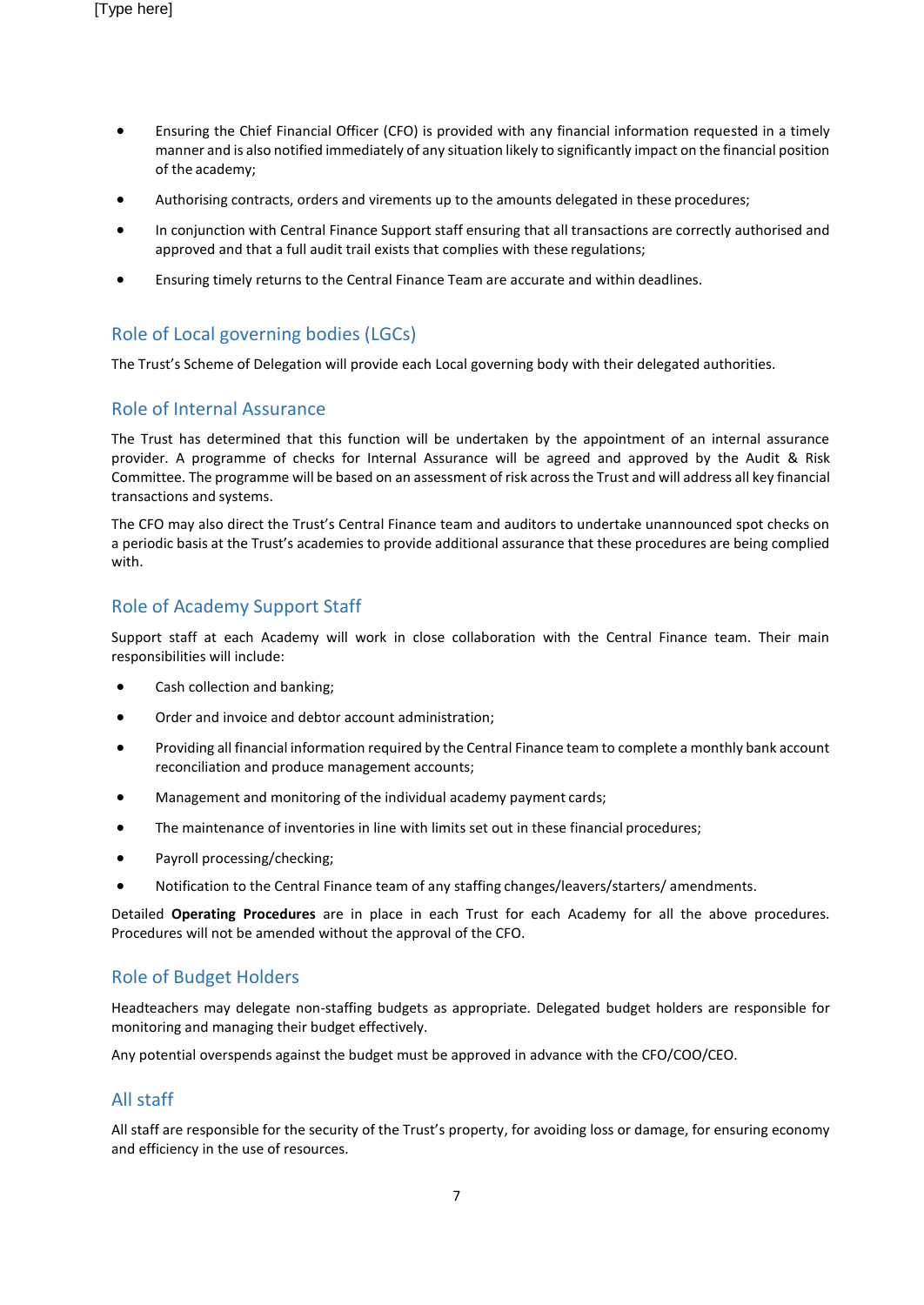### Register of Interests and Related Parties

It is important for anyone involved in spending public money to demonstrate that they do not benefit personally from the decisions they make. To avoid any misunderstanding that might arise, all members, directors, leadership team and staff with significant financial or spending powers are required to declare any financial interests they have in companies or individuals from whom the Trust may purchase goods or services. Close family relationships within the Trust are also declared as per the Academies Financial Handbook requirements. The register is open to public inspection and published on the website.

It is the role of the Clerk to the Board of Directors to ensure the Register of Business Interests is up to date and that all meeting agendas have a declaration of interests item at the start of every meeting. Registers will be open to public inspection and published on the Trust'swebsite.

An up to date copy of the register will be held by the Trust's Central Finance team and published online as required by the Academies Financial Handbook.

The existence of a register of business interests does not, of course, detract from the duties of Directors and staff to declare interests whenever they are relevant to matters being discussed at committee and is a standard item on every agenda. Where an interest has been declared, Directors and staff should not attend that part of any committee or other meeting.

Related Party transactions will only be entered within the restrictions of the Academies Financial Handbook and the not for profit requirements.

All related party transactions must be approved in advance of entering any contract or commitment by the CFO and then by the Trust Board. The CFO will verify the arrangement meets the restrictions and will notify/seek approval from the ESFA as required.

The ESFA must be notified in advance of all transactions with related parties and the Trust must obtain ESFA's prior approval for contracts for the supply of goods or services to the Trust by a related party agreed on or after 1 April 2019 where any of the following limitsarise:

- a contract exceeding £20,000;
- a contract of any value that would take the total value of contracts with the related party beyond £20,000 in the same financial year ending 31 August;
- a contract of any value if there have been contracts exceeding £20,000 individually or cumulatively with the related party in the same financial year.

# Gifts, Hospitality & Inappropriate Expenditure

Codes of Conduct for both staff and Directors and Governors (appended to the Scheme of Delegation) define the procedures to be followed whenever offers of gifts and hospitality are received. All offers over the value of £xx will be recorded in a Register of Gifts and hospitality maintained by the Central Finance team and acceptance must be approved by the CEO. These registers will be monitored by the CFO.

Please see the Trust's Gifts and Hospitality Policy for further information.

# 5. Financial Planning and Medium Term Financial Plan (MTFP)

The Central Finance team will prepare both an annual budget and medium-term financial plan for the Trust overall and will work with individual Academies in preparing their own annual budgets. These plans are prepared to inform the Trust's strategic development planning processes for the next 3 years. The Trust's Strategic Plan identifies the development plan priorities over the medium term and the expected level of resources available to meet these and any other cost pressures

Annual budgets should reflect the priorities in each Academy's School Improvement Plan (SIP). SIPs should include cost estimates, both capital and revenue, associated with the achievement of each objective, including success criteria against which achievement can be measured. The Central Finance Team must be fully involved in the development of such plans.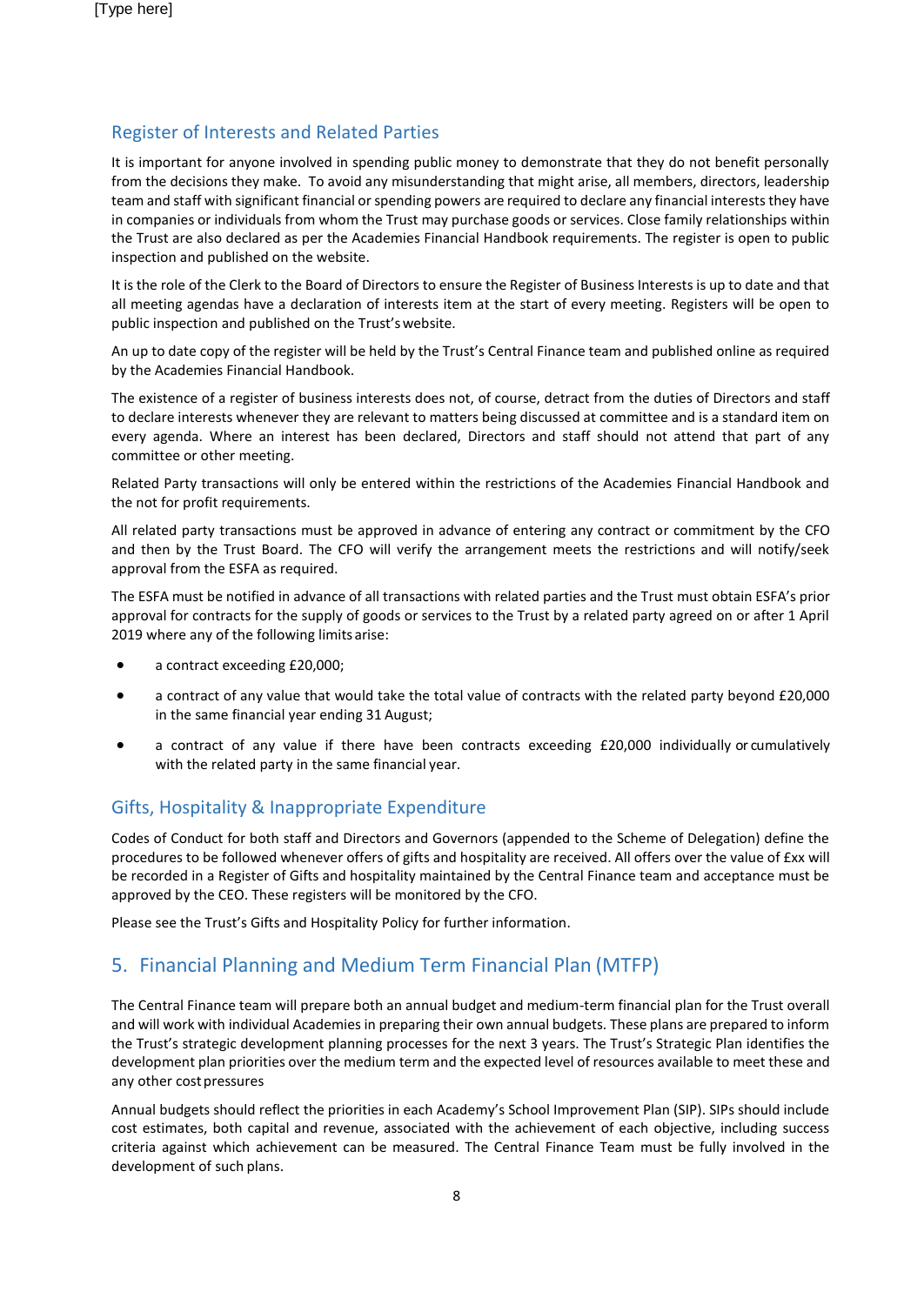# 6. Developing and Approving the Annual Budget

The Trust Board must approve a balanced budget for the forthcoming financial year and must minute this approval.

The budget process follows an annual planning cycle. A timetable for budget setting will be established by the CFO in advance of each year's process and will ensure that the budget information is ready for submission to the ESFA by the required deadlines.

The annual budget will reflect the best estimate of the resources available to the Trust for the forthcoming year and will detail how those resources will be utilised establishing clear links to support objectives identified in the School Improvement Plans for each Academy.

If there is any doubt that a balanced budget can be maintained/set, the CFO/COO/CEO/Board must discuss immediately and make appropriate plans to take action to ensure this can be achieved. Consideration of the action plan to be given by the Trust Board for discussion and eventual ratification.

# 7. Financial Management - Monitoring & Reporting

The CFO will ensure that monthly management accounts are promptly prepared setting out the Trust's financial performance and position, comprising budget variance reports and cash flow forecasts with sufficient information to manage cash, debtors and creditors. These reports will be prepared at an individual academy and at a consolidated Trust level.

Management accounts will be shared each month with the Trust Chair and the CEO and with the other Directors at least six times a year. The Trust Board must consider these when it meets. The Trust Board **must** ensure appropriate action is being taken to maintain financial viability including addressing variances between the budget and actual income and expenditure.

Management accounts for each academy will be shared with Headteachers regularly and individual budget-holder reporting is shared as appropriate.

The CFO will ensure budget monitoring reports are prepared monthly together with a year-end outturn projection on at least a termly basis. These reports will contain key performance indicator reporting.

# 8. Financial Accounting System

The Trust uses the SAGE Accounting System and all financial transactions must be recorded using this system. Access rights are defined by the CFO for each user with a unique ID and password. Authorisation and supervisory controls, alongside segregation of duties of the Central Finance team will be adequate to ensure transactions are properly recorded and authorised and that errors are identified and rectified without delay.

It is the responsibility of the Central Finance team to maintain the integrity of the system parameters, master-files and chart of accounts.

# 9. HR Establishment Controls and Payroll

### Staff Appointments and Contractual Changes

Any changes to the staffing structure of the Trust may only be approved in line with the Trust's **Scheme of Delegation.**

Working together with the HR Officer and Payroll provider, the Central Finance team staff are responsible for ensuring that the staff database on the budget planning software reconciles to the current budget.

# Payroll Administration

The Trust's payroll processing is administered through a contractual arrangement with an external payroll provider.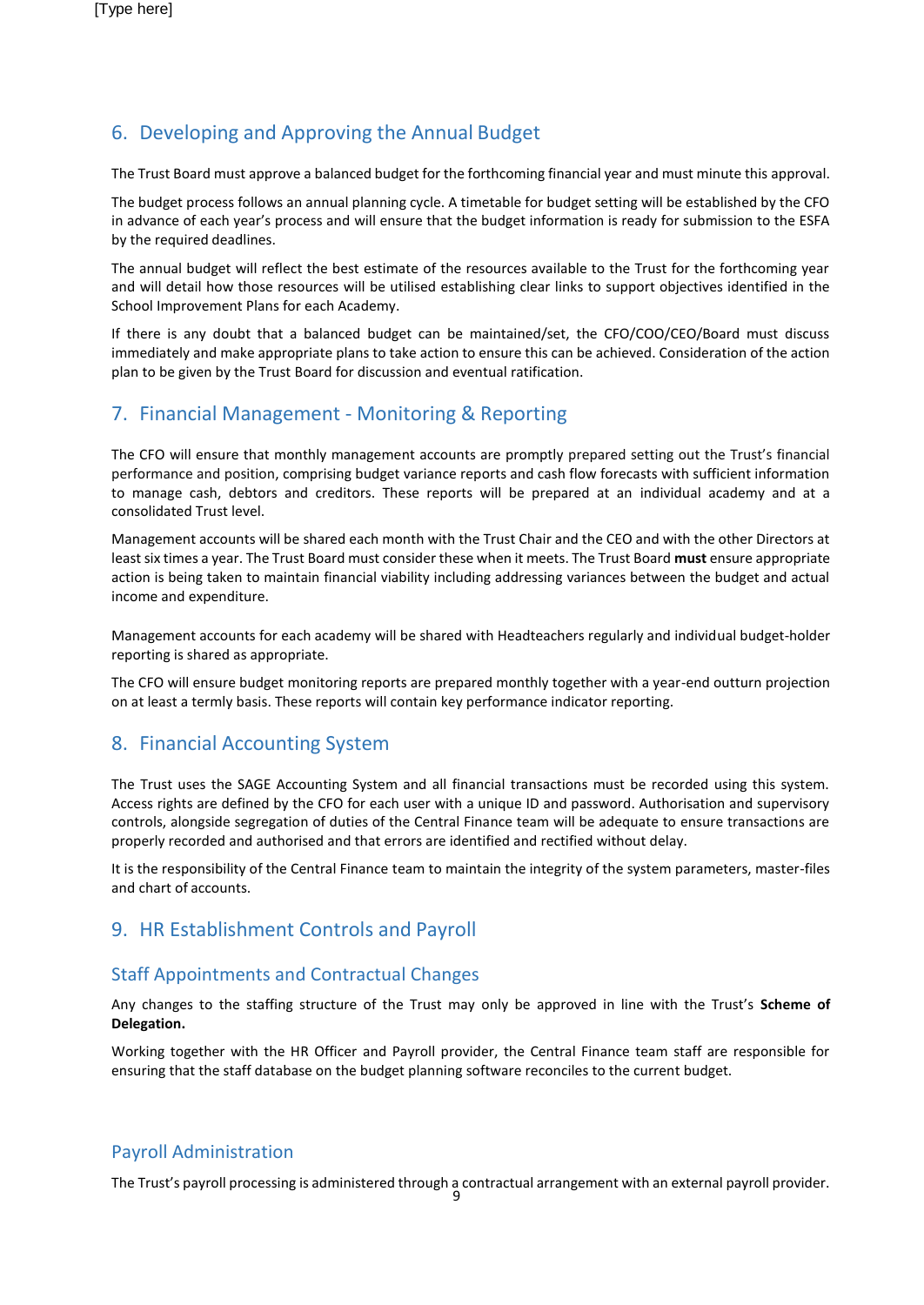Academy **Operating Procedures** detail the controls in place to ensure that the payroll is correctly processed each month and ensure that;

- only valid and authorised amendments are submitted and processed;
- Starters and leavers are correctly processed;
- Checks are completed to verify the overall payroll before payments are made;
- Separation of duties exists at all stages;
- Evidence of all checks completed is retained.

The payroll system automatically calculates the deductions due from salaries to comply with current legislation. The payroll provider is authorised to make BACS payments from the Trust's Bank Account by direct payment for the amounts due in statutory and voluntary deductions.

#### Payments to individuals and IR35

The Trust will operate the following rules when engaging any "off payroll" staff.

Senior employees will always be paid through the payroll in order for the Trust to ensure that tax obligations are fully met and not open to question.

All workers, including consultants and those operating through personal service companies, and self- employed basis who are not on the Trust's payroll must be passed to the central team to determine the correct treatment.

The central team will review each case and complete the government's Employment Status Indicator tool (ESI).

The results of the test will be printed off, reviewed and signed by the CFO, who will ensure that the correct employment status is implemented.

Any anomalies must be discussed with the Central Finance Team prior to engaging that individual's services.

### Special staff severance payments

Non-contractual payments at the end of employment would only be paid if the Trust has concluded that the payment represented the best value for money compared to other options. The business case for such payments would be fully documented and the guidance issued by the ESFA will be followed.

The Accounting Officer/CEO in conjunction with the Trust Chair shall be informed of any proposal to make a noncontractual payment up to £50,000 and may stipulate that their consent is obtained before any payment is made; the calculation of payments will be verified by the CFO to ensure compliance with the AFH.

Non-contractual payments over £50,000 require approval in advance from HM Treasury via the ESFA and no request for approval must be sent without the express approval of the CEO and Trust Chair.

#### Mileage Payments to Staff

Mileage will be approved and paid in accordance with the **Trust's Travel and Expenses Policy.**

### Mobile Phones

Where a mobile phone is essential in carrying out a job role the Trust may enter into an appropriate mobile phone contract and lend the phone to the member of staff for usage. New phone contracts must be approved by the CFO.

Statements/invoices will be reviewed to ensure that any additional calls in excess of the monthly contracts are valid in line with **Operating Procedures.**

### 10.Competitive Purchasing Requirements and Limits

The Trust will aim to achieve best value for money for all its purchases ensuring that services are delivered in the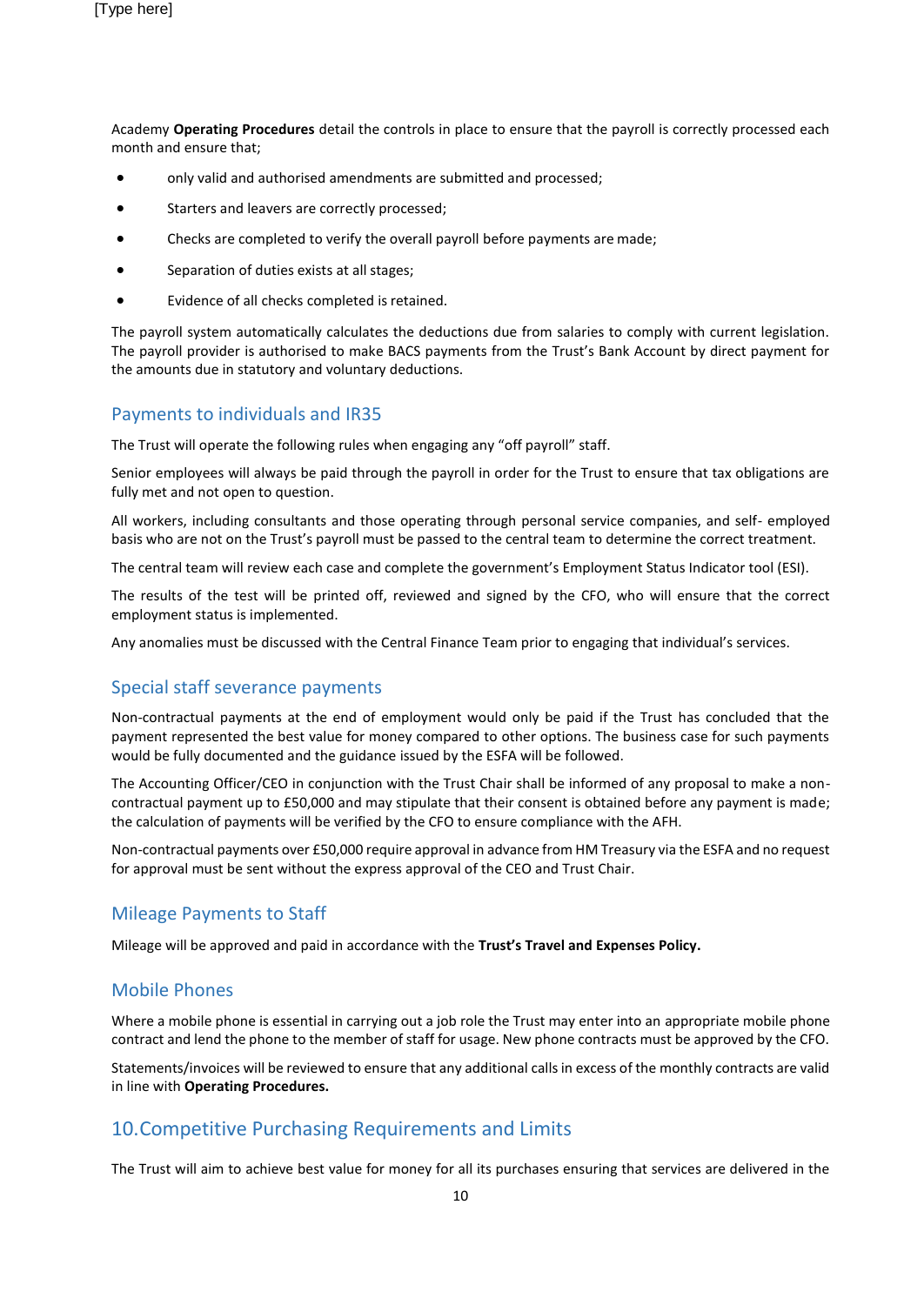most economical, efficient and effective way, within available resources, and with independent validation of performance achieved wherever practicable.

(The value of purchases is calculated as the value, excluding VAT, for the full duration of the contract including any extensions or options).

### Orders up to and including £10,000

In purchasing all goods and services, budget holders should ensure that they review the use of existing resources and consider the cost, quality, reliability and availability. Fixed prices should be obtained for all purchases before orders are placed. Value for money should be demonstrated. Individual Headteachers may approve an order up to this limit, with CFO as second approver.

### Orders over £10,000 but less than £30,000

Three written quotations should be obtained for all orders between £10,000 and £30,000 to identify the best source of the goods/services and frameworks considered wherever possible. Written details of quotations obtained should be attached to the order placed and available for audit purposes. Telephone quotes are acceptable if these are documented and evidenced and confirmation of quotes has been received before a purchase decision is made. Individual Headteachers may approve an order between the specified amount, with CFO and CEO as additional signatories.

# Orders £30,000 and over but less than £75,000

#### **The CFO must be consulted before the procurement process begins.**

A specification of requirements and evaluation criteria will be drawn up in advance. All potential contractors invited to submit quotations shall be provided in all instances with identical information and instructions. Three quotes will be evaluated by more than one individual and approved by the CFO/CEO and FSP Committee.

# Orders £75,000 and overbut less than EU Thresholds

All goods/services ordered with a value over £75,000, or for a series of contracts which in total exceed £75,000 must be subject to formal tendering procedures, detailed below, and will be managed by the CFO. Approval must be obtained from the CEO and the Finance, Staffing & Premises Committee/Board prior to proceeding with the successful tenderer.

### EU Procurement Thresholds 1st Jan 2018-31st Dec 2019

#### **Supplies and Services £181,302 Lighter Touch Services 4,551,413 Works £615,278**

Procurement above EU Thresholds must be carried out in accordance with the appropriate EU Procurement Directives, which the UK enforces through the Public Contract Regulations 2015.

In the first instance the **National Deals** signposted by the ESFA and existing EU compliant framework agreements established by public sector buying organisations, including the Church Marketplace when appropriate, will be explored and will be used where appropriate. When a framework is not a suitable option legal advice on the procedure is likely to be necessary.

For purchases above the threshold a procurement plan identifying the key tasks, responsibilities and authorisation routes must be approved by the Board of Trustees before the procurement commences and progress will be monitored and reported to Trustees throughout the process. Where this is a procurement that is not from an existing framework this process is likely to draw on external procurement, technical and legal advice.

#### **References**

<https://www.gov.uk/guidance/transposing-eu-procurement-directives>

<http://www.legislation.gov.uk/uksi/2015/102/contents/made>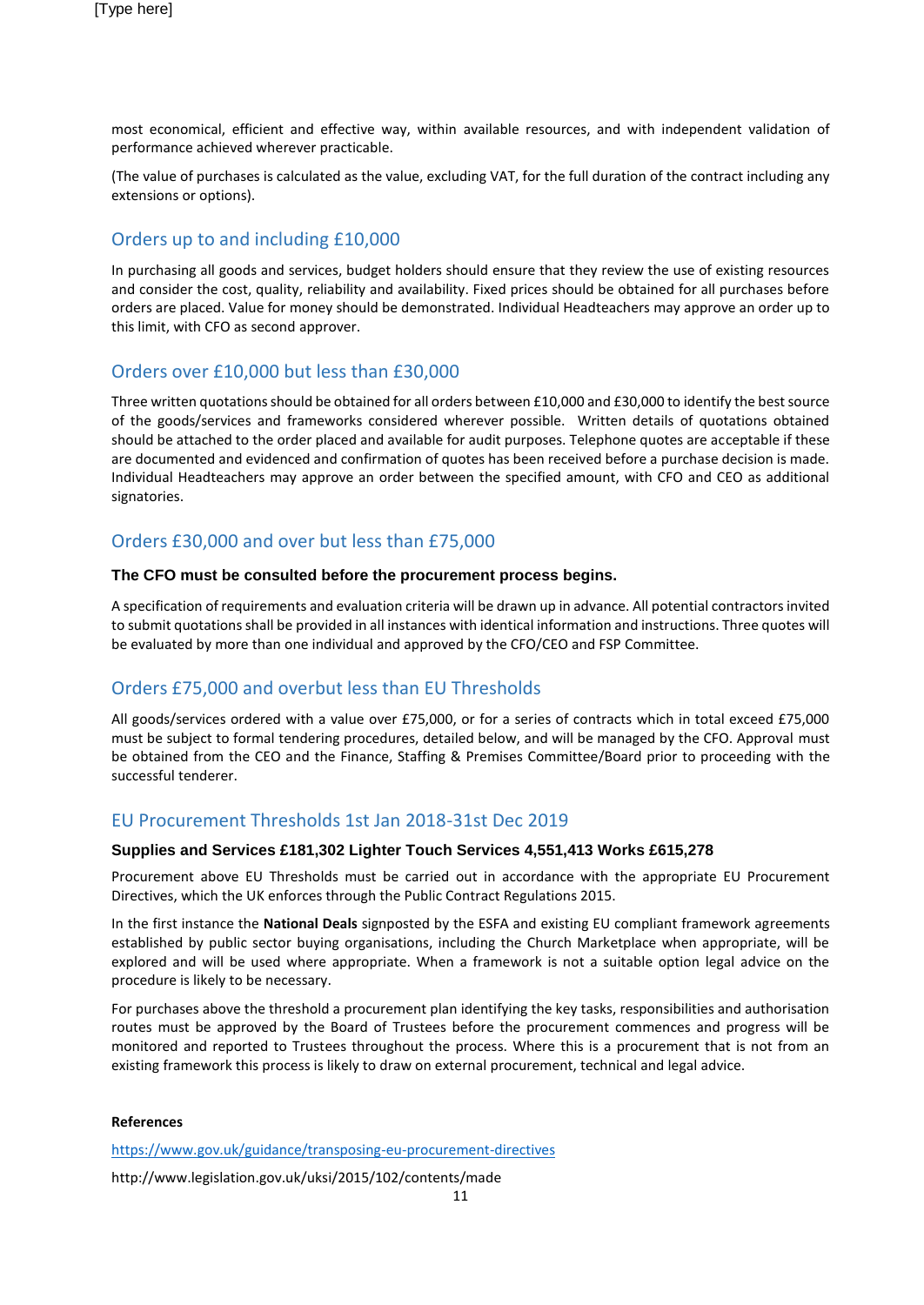# 11. Tendering Procedures (below EU Thresholds)

Tenders within a PSBO framework will follow the framework guidance.

Staff will refer to and follow the additional DfE guidance [https://www.gov.uk/guidance/buying-for-](https://www.gov.uk/guidance/buying-for-schools) [schools.](https://www.gov.uk/guidance/buying-for-schools)

There are two main forms of tender procedure: open and restricted and the circumstances in which each procedure should be used are described below. The Trust must seek tenders on the most appropriate basis.

Open Tender: This is where all potential suppliers are invited to tender. The budget holder must discuss and agree with the Director of Corporate Services how best to advertise for suppliers e.g. general press, trade journals or to identify all potential suppliers and contact directly if practical.

Restricted Tender: The Trust will normally invite at least four bidders. This is where suppliers are specifically invited to tender. Restricted tenders are appropriate where there is a need to maintain a balance between the contract value and administrative costs.

# Preparation for Tender

Full consideration should be given to: objective of project; overall requirements; technical skills required; after sales service requirements; form of contract terms and conditions.

The award criteria which are to be applied in evaluating tenders must be recorded in writing before the tenders are invited and must be stated in the documents sent to suppliers. It may be useful after all requirements have been established to rank requirements (e.g. mandatory, desirable and additional) and award marks to suppliers on fulfilment of these requirements to help reach an overall decision.

### Invitation to Tender

If a restricted tender is to be used then an invitation to tender must be issued. If an open tender is used an invitation to tender may be issued in response to an initial enquiry.

An invitation to tender will normally be issued to at least four suppliers, and may include the following:

- scope and objectives of the project;
- technical requirements;
- selection criteria;
- implementation of the project;
- terms and conditions of tender and form of response;
- Technical/Suitability and qualifications of the contractor;
- Relevant experience of the contractor;
- Certificates of quality/conformity with standards;
- Quality control procedures;
- Details of previous sales and references from past customers.

Financial status of supplier. Suppliers in financial difficulty may have problems completing contracts and in the provision of after sales service. It may be appropriate to commission a credit report.

#### Tender Acceptance Procedures

The invitation to tender should state the date and time by which the completed tender document should be received by the Trust. Tenders should be submitted in plain envelopes clearly marked to indicate they contain tender documents. The envelopes should be time and date stamped on receipt and stored in a secure place prior to tender opening. Tenders received after the submission deadline should not normally be accepted, unless the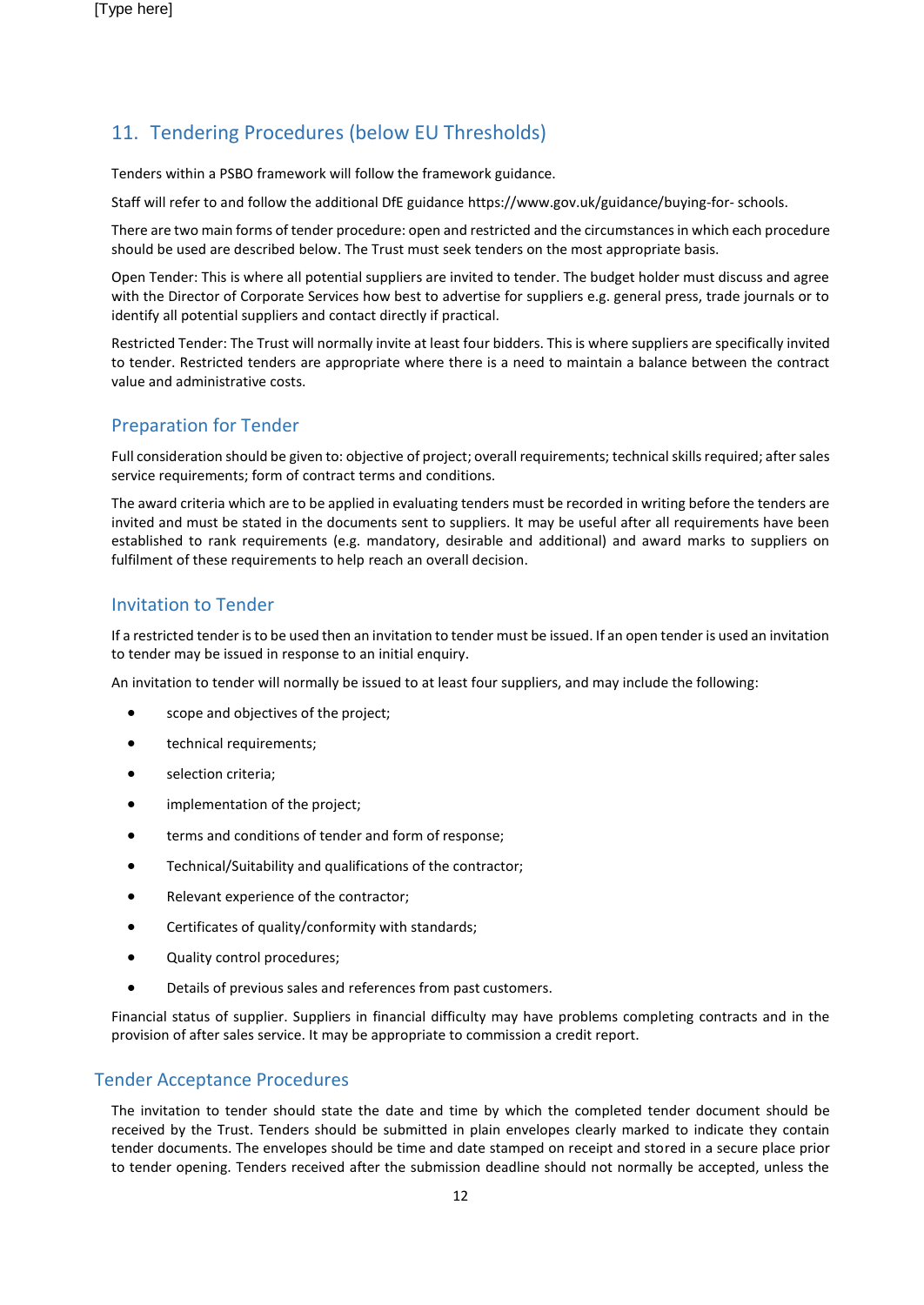CFO and Trust Chair are satisfied that the tender was posted or dispatched on time but that delivery was prevented by an event beyond the control of the tenderer and that other tenders have not been opened.

### Tender Opening Procedures

All tenders submitted should be opened at the same time and the tender details should be recorded. Tenders should be opened in the presence of the CFO (or other designated officer).

A record should be established to record the names of the firms submitting tenders and the amount tendered. This record must be signed by both people present at the tender opening.

### Tendering Evaluation Procedures

The evaluation process should involve at least two people. Those involved should disclose all interests, business and otherwise, that might impact upon their objectivity. If there is a potential conflict of interest then that person must withdraw from the tendering process.

Full records should be kept of all criteria used for evaluation for contracts over £ and a report should be prepared for the Finance, Staffing & Premises Committee highlighting the relevant issues and recommending a decision.

### Exemption from Trust Tendering Requirements

(Applies to purchases under EU threshold only)

These procedure do not apply to the following types of expenditure;

- Exam fees;
- Payroll transactions;
- School trips and other purchases where the Trust is acting as an agent processing funds received on the behalf of others;
- Risk Protection Arrangement;
- Any Diocesan levy or contribution to Diocesan costs.

Instances of all other types purchases that do not comply with the competitive purchasing requirements, for reasons such as sole supplier, specialist services etc. will require documenting and reporting for approval through the appropriate route depending on the value of the contract**.**

# 12.Delegated Responsibility levels for approval of expenditure.

**The following limits apply to budgeted spend only and subject to the competitive purchasing requirements above.**

- Headteachers and CFO up to £10,000;
- Headteachers, CEO and CFO over £10,000 less than £30,000;
- CEO and COO/CFO and Financ, Staffing & Premises Committee Over £30,000 less than £75,000;
- Finance, Staffing & Premises Committee/Trust Board above £75,000.

# 13.Signing of Contracts

When a tender is accepted and a contract is entered into in behalf of the Trust only the officers as nominated in **Scheme of Delegation** at have the authority to sign a legally binding contract or agreement on the Trust's behalf.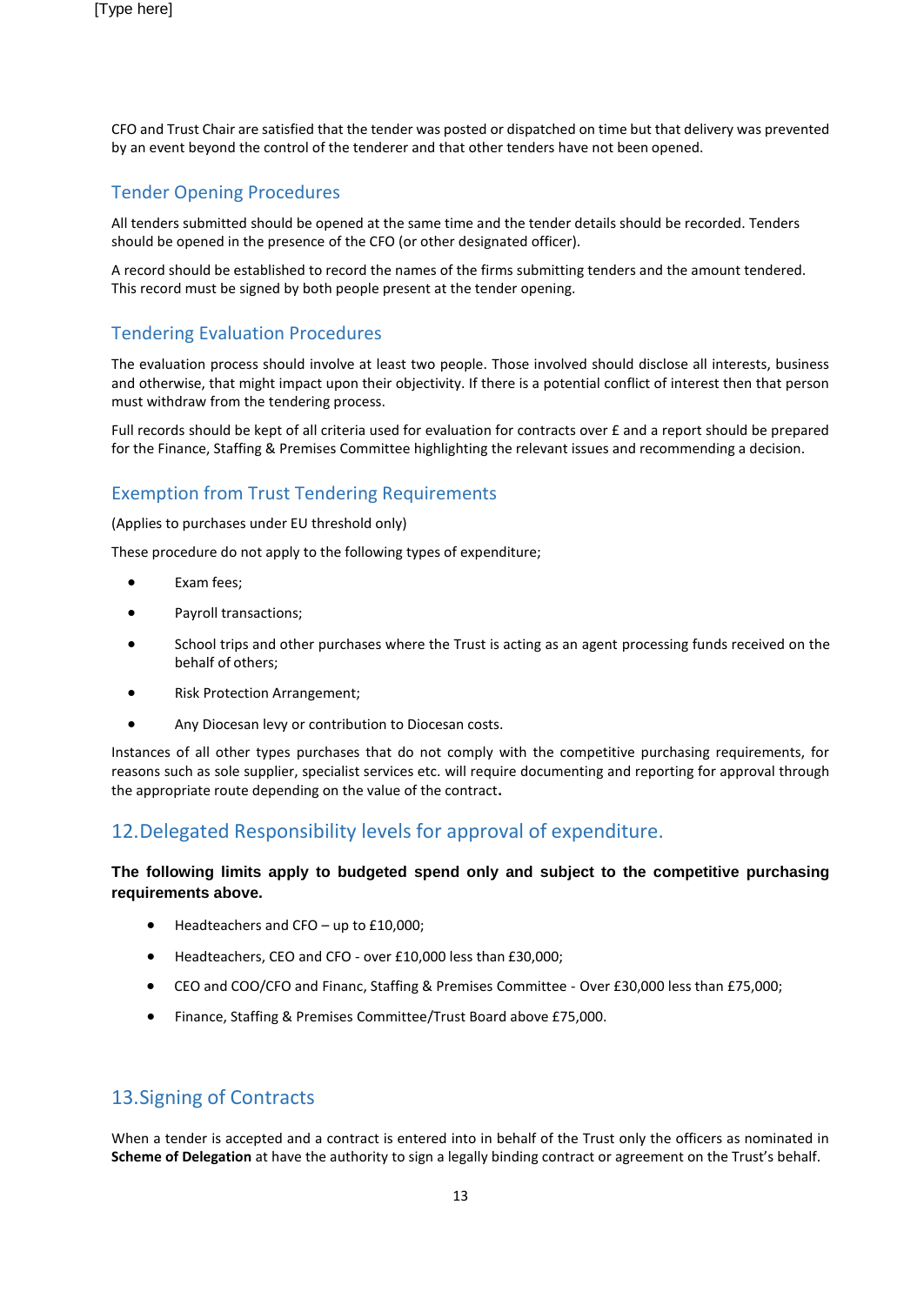# Register of Contracts

The Central Finance team will maintain a **contracts register** which is to be updated on a continuous basis. This will aid with the planning and delivery of procurement decisions and obtaining value for money.

The process for raising requisitions and orders, receiving goods and paying invoices is detailed in the Academy **Operating Procedures.** Procedures ensure:

- Requisitions and orders are raised in all but exceptional circumstances;
- Invoice are only paid if matched with orders and GRNs;
- Invoices are valid and arithmetically correct;
- Invoices are coded correctly;
- Authorised in line with delegated limits;
- Suppliers are added to the register accordingly.

### 14.Payments

BACS and direct payments will be used whenever possible.

Manual cheques may be used by the Central Finance Team only in exceptional circumstances and made under the rules and regulations set out elsewhere in this manual. The only cheque books within the Trust are held by the Central Finance team. All bank accounts must have dual authorisation and at least three cheques signatories. All amendments to signatories must be approved by the CFO.

Direct Debits may be set up in certain circumstances, subject to the advance approval of the CFO.

# 15.Other Purchasing

### Petty Cash

Petty Cash imprests will not be used by the Trust. Employees wishing to make a claim for reimbursement will be able to do so through the Claim for Reimbursement forms at each academy. Employees will be paid directly via BACS when this reclaim is processed.

### Purchasing Cards

Purchasing cards have been issued for the purposes paying for goods and services when the normal ordering processes are not possible.

All purchasing cards will be subject to prior approval of the CFO and register of cardholders will be maintained by the Central team.

Each Cardholder will sign a **cardholder user agreement** and is responsible for following these guidelines.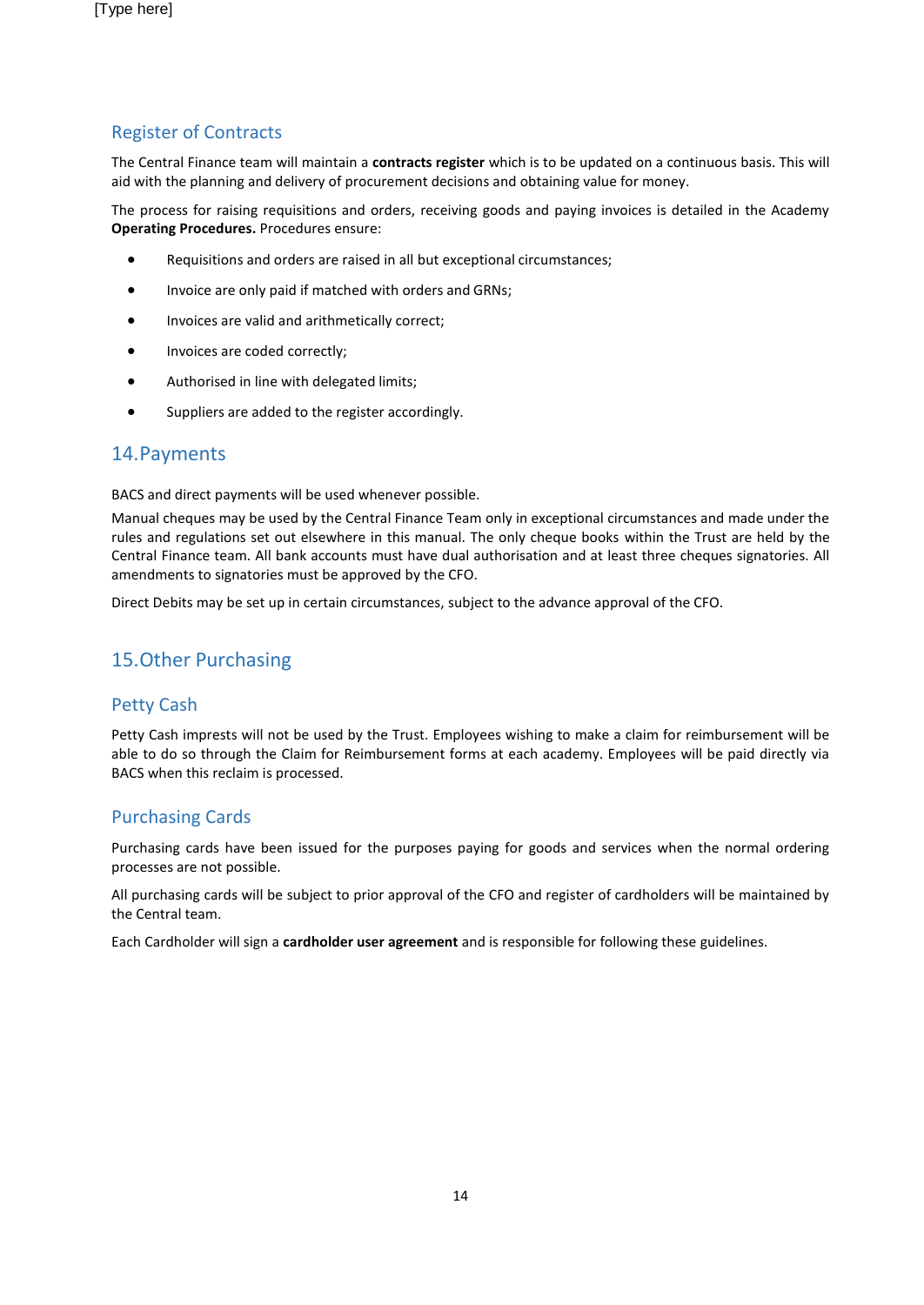Card statements will be promptly checked and reconciled to receipts by Central Staff. Statements will then be subject to appropriate authorisation by a more senior officer (the card of the CEO will be authorised by the CFO/Chair of Board).

### 16.Income

The main source of income for the Trust are the grants from the ESFA. The receipt of these funds is monitored by the Central Finance team who are responsible for ensuring all grants due to the Trust are collected.

### Other Grants

Prior to any grant/ funding bids being prepared and submitted to any funder, the grant should be discussed with the CFO and Central Finance team who will support and co-ordinate the bid and grant bids across the Trust and this will be notified to the Finance, Staffing & Premises Committee.

Approved grants need to be built into budget assumptions and budgets loaded in terms of both income and expenditure. The grant control file should be retained by Central Finance team with copies of the initial bid, the offer letter and the terms and conditions that need to be complied with.

### Other Income collected by the Trust

The Trust collects income from parents or the public for:

- School Transport;
- School Meals;
- Trips and residential visits;
- Book bags & Uniform;
- Nursery Places;
- Breakfast & After School Club fees;
- Lettings.

The Trust may also receive donations from parents and other members or organisations within the community. The Trust also may obtain additional grant funding from the ESFA/DfE/Ofsted to fund the following operational supporting activities:

- Teaching School Alliance;
- NLE Grant income;
- DfE Hub or MAT growth funding;
- School Improvement;
- Ofsted inspection income.

The Trust may also set up separate legal entities/Trading Arms in order to generate additional funding for the benefit of the Trust. The funding will be 'gifted back' to the Trust.

**Operating Procedures** in each Academy provide detailed instructions regarding the receipt, reconciliation and banking of each income stream. The procedures ensure that all income is adequately controlled and safeguarded and Headteachers and the CFO will ensure that there is a clear segregation of duties to prevent one individual being able to undertake a complete transaction in isolation.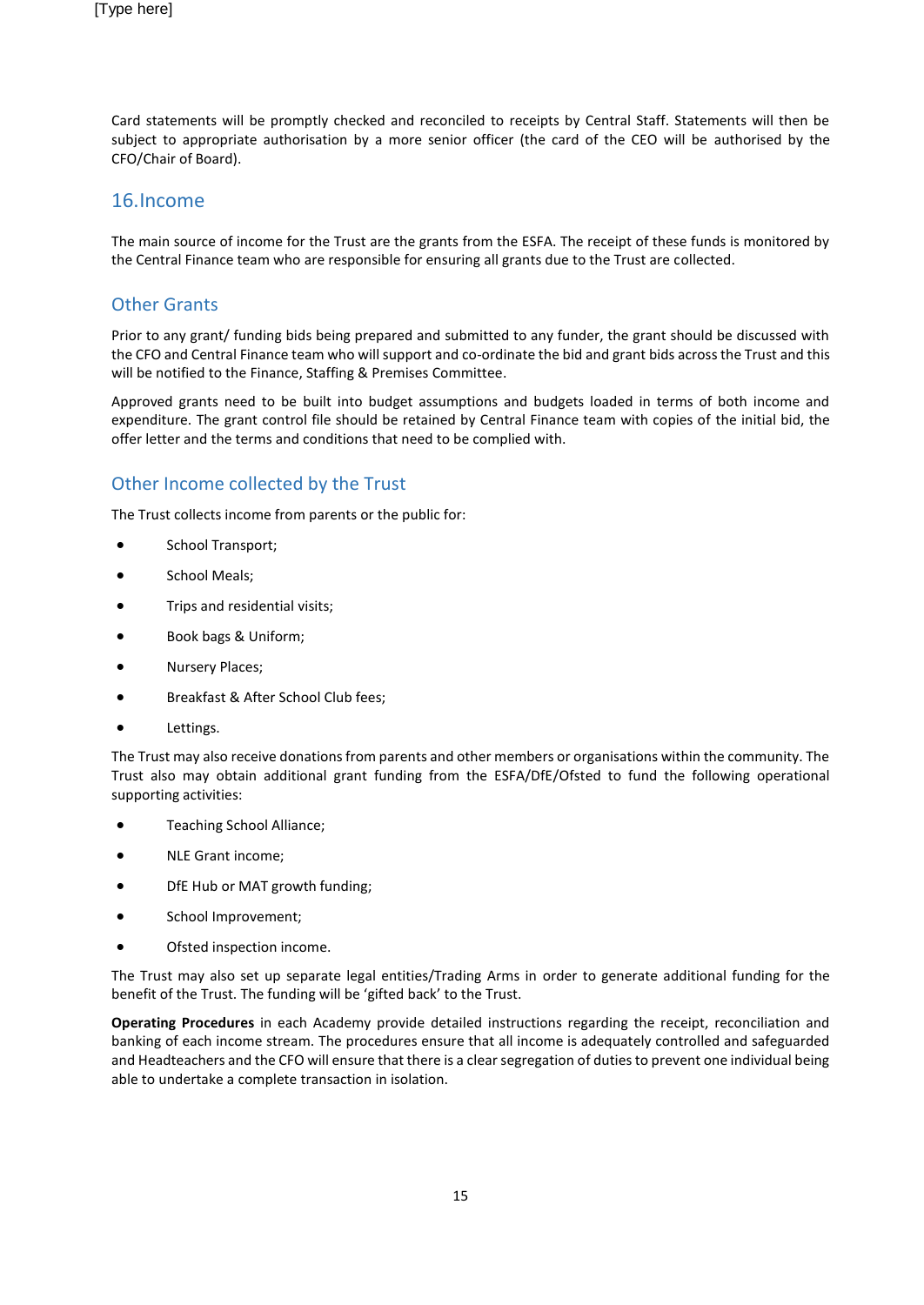# 17.Bank Reconciliations

Each bank account is reconciled on at least a monthly basis in line with Operating Procedures.

Bank reconciliations will be completed and documented by the Central Finance team and then reviewed and approved by the CFO.

#### **Debtors and liabilities**

#### **Debt Recovery – see Delegated Limits for write-off**

Headteachers up to £50 in relation to pupil debt only.

Finance, Staffing & Premises Committee must approve all commercial debt write-offs and pupil debt above £50.

The Trust may perform the following financial transactions up to the limits set out below:

- writing off debts and losses, including any uncollected fines; and
- entering into guarantees, indemnities or letters of comfort, excluding those relating to borrowing by the trust.

Limits:

- £45,000 per single transaction;
- Cumulatively, 2.5% of total annual income in any one financial year per category of transaction for any academy trusts that have not submitted timely, unqualified financial returns for the previous two financial years. This category includes new academies that have not had the opportunity to produce two years of financial statements; and
- Cumulatively, 5% of total annual income in any one financial yea36r per category of transaction for any academy trusts that have submitted timely, unqualified financial returns for the previous two financial years.

Beyond these limits the Trust must seek and obtain explicit and prior approval of the Secretary of State, through the ESFA, for the transaction.

# 18.Treasury Management

### Trust Banking Arrangements

The Trust has appointed LLOYDS as their bankers for all current banking needs. The opening of all bank accounts must be authorised by the Trust's Finance, Staffing and Premises Committee.

# Cash Flow Forecasts

The Central Finance team is responsible for preparing monthly cash flow forecasts to ensure that the Trust has sufficient funds available to cover day-to-day operations and where possible allow the investment of surplus funds**.**

# Borrowing

In line with funding agreements, the Trust must seek ESFA's prior approval for borrowing (including finance leases and overdraft facilities) from any source, where such borrowing is to be repaid from grant monies or secured on assets funded by grant monies, and regardless of the interest rate chargeable. It is noted however that it is unlikely that such approval will be given. Purchasing cards must only be used for business (not personal) expenditure, and balances cleared before interest accrues.

Any transaction that may involve a form of borrowing or delayed repayment must be reviewed and approved by the CFO.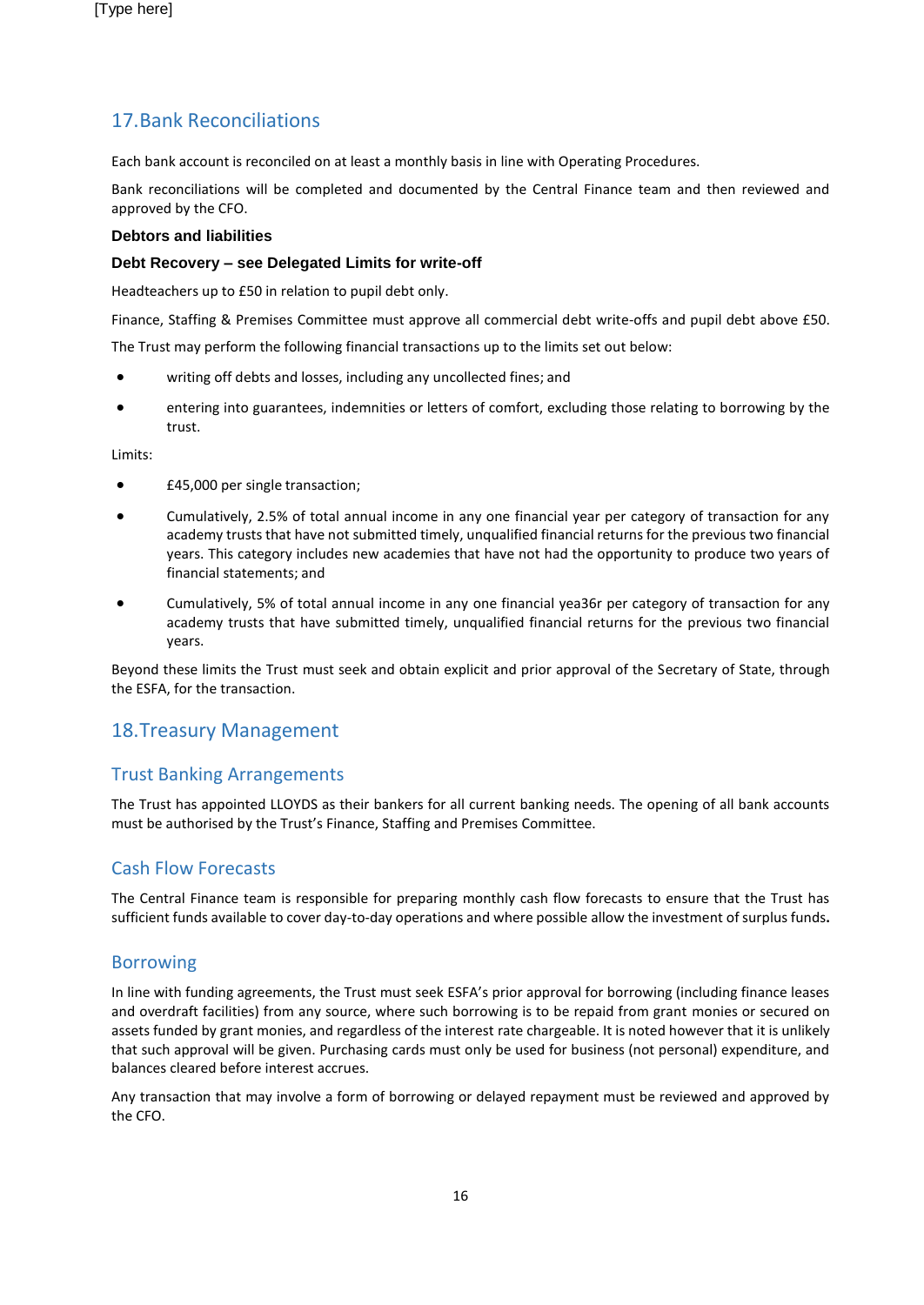### Leasing

There are two types of lease:

- Operating leases these do not represent borrowing;
- Finance leases: these are a form of borrowing and the Trust must obtain ESFA's prior approval before they are entered into. It is unlikely that such approval will be given.

Academies must seek approval from the CFO before entering any form of lease agreement.

### Fixed Assets

Each Academy within the Trust must retain their list of assets and this will be used to provide an overarching asset register within the Trust.

Academy trusts must seek and obtain prior written approval from the Secretary of State, via the ESFA, for the following transactions:

- acquiring a freehold of land or buildings;
- disposing of a freehold of land or buildings; and
- disposing of heritage assets beyond any limits set out in the trust's funding agreement in respect of the disposal of assets generally;
- taking up a leasehold or tenancy agreement on land or buildings from another party for a term of seven or more years;
- granting a leasehold interest, including a tenancy agreement, of any duration, on land and buildings to another party.

The consent of the Diocesan Trustees is needed before any purchase or disposal of freehold or leasehold property.

#### Inventories

It is the responsibility of each Academy to maintain an **inventory** of any portable item of equipment with an initial cost value of £200.

### Reporting responsibilities for disposals, write offs, leases and assets

In all transactions, irrespective of whether the Secretary of State's approval is required, the Trust will:

- obtain relevant professional advice where appropriate, including that of their external auditor where necessary;
- ensure that the decision represents value for money, and is justified as such;
- agree internal delegation levels within the Trust; and
- disclose aggregate figures for transactions in each of the relevant categories as a note to their annual accounts. In addition, separate disclosure is required in the annual accounts of each transaction at 17 above £5,000.

### Novel, contentious and repercussive transactions

Novel and contentious transactions must always be referred to the ESFA for explicit prior authorisation.

Novel payments or other transactions are those in which the Trust has no experience, or are outside the range of normal business activity for the trust.

Contentious transactions are those which might give rise to criticism of the Trust by the public or the media.

Repercussive transactions are those likely to cause pressure on other trusts to take a similar approach and hence have wider financial implications.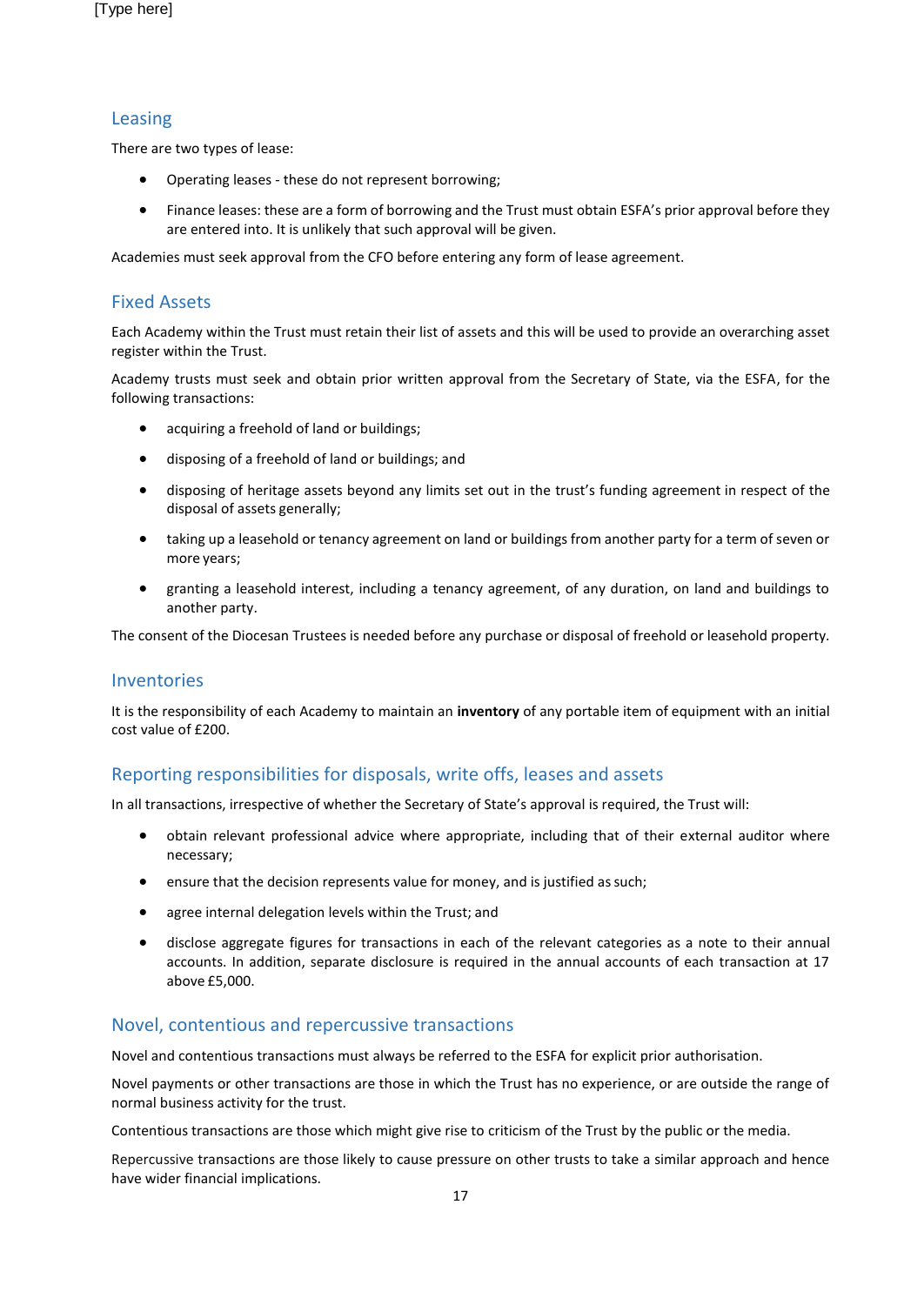The ESFA consider that it is for trusts to use their judgement about when they should seek the prior advice of the ESFA. Public money must always be spent prudently and in ways that command broad public support.

**If there is any doubt whether a transaction could be seen as novel, contentious or repercussive academies must seek advice from the CFO.**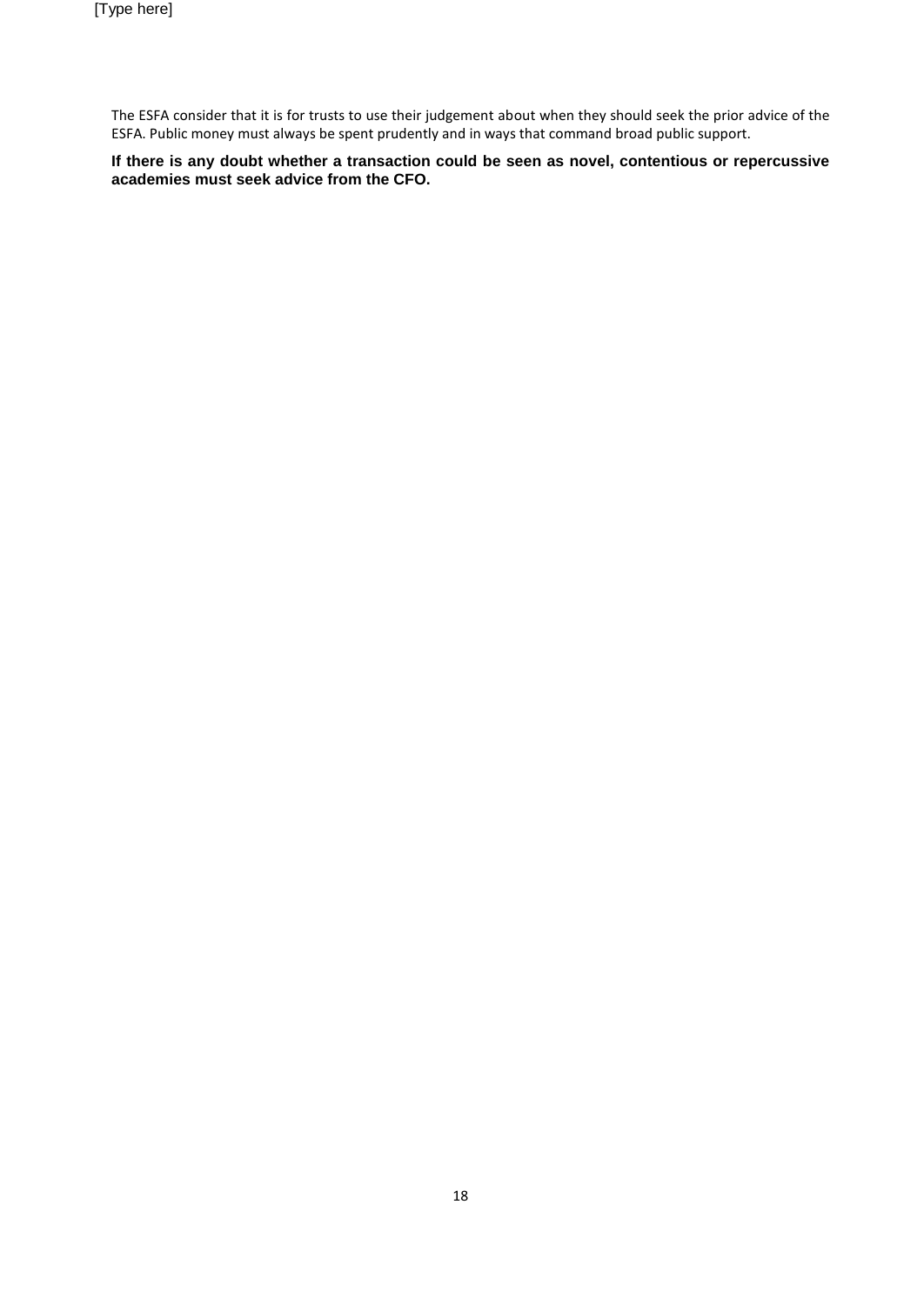[Type here]

# Appendices to Financial Regulations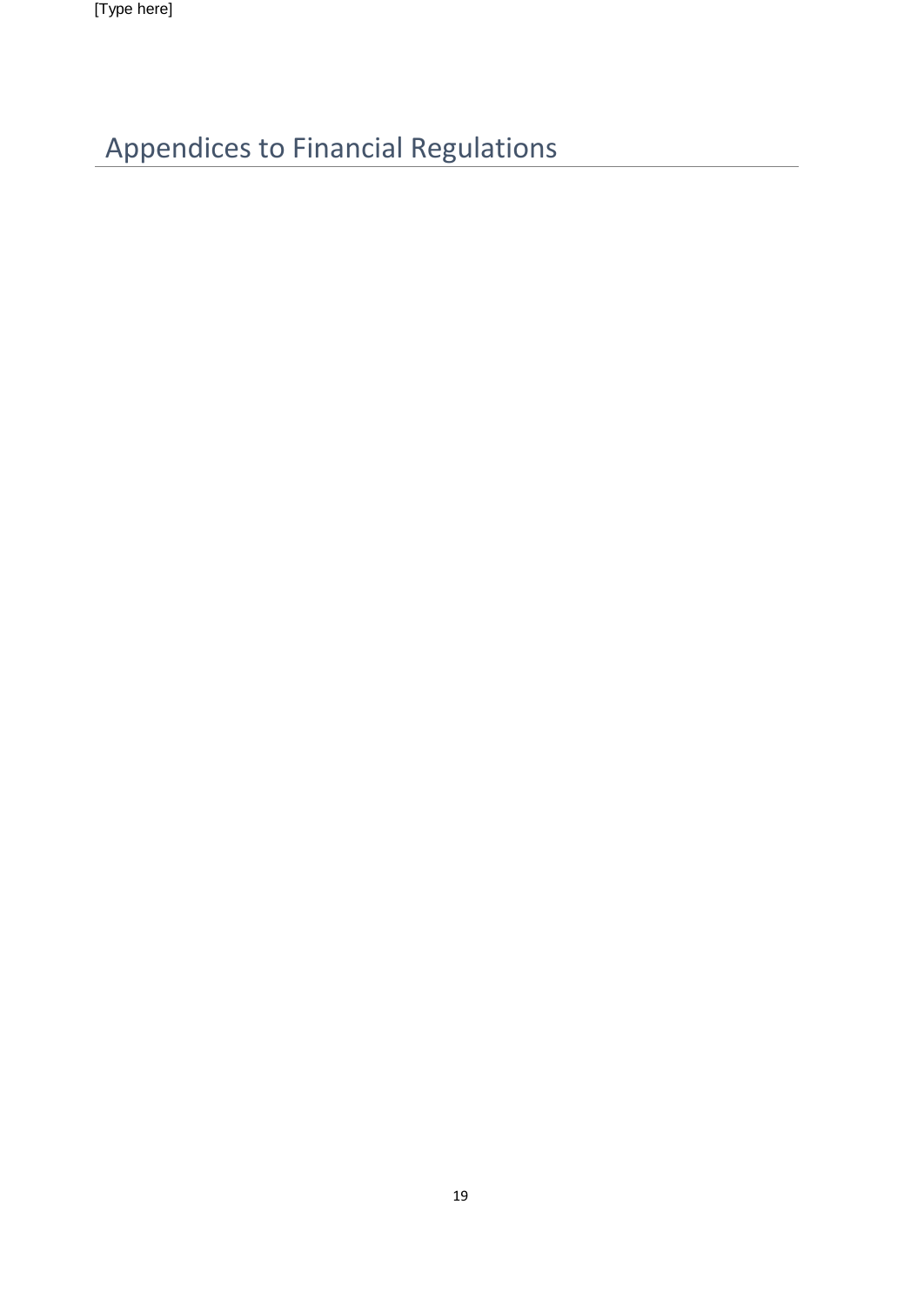# 1. COUNTER FRAUD AND CORRUPTION STATEMENT

The Trust is an honest and ethical organisation. As such, it is opposed to and seeks to eliminate fraud and corruption by the way it conducts its business. The full Anti-Fraud and Corruption Policy sets out the Trust's approach and procedures for dealing with the risk of significant fraud or corruption.

In order to minimise the risk and impact of fraud and corruption, the Trust's objective is to embed a zero tolerance culture which deters fraudulent activity, encourages its prevention and promotes its detection and reporting.

Any instance of suspected fraud, corruption or financial irregularity must be reported immediately to the CFO who will, in liaison with the Accounting Officer, judge how the matter is investigated and whether to involve the Police.

The Trust must notify the ESFA, as soon as is operationally practical based on its particular circumstances, of any instances of fraud, theft and/or irregularity exceeding £5,000 individually, or

£5,000 cumulatively in any academy financial year. Any unusual or systematic fraud, regardless of value, must also be reported.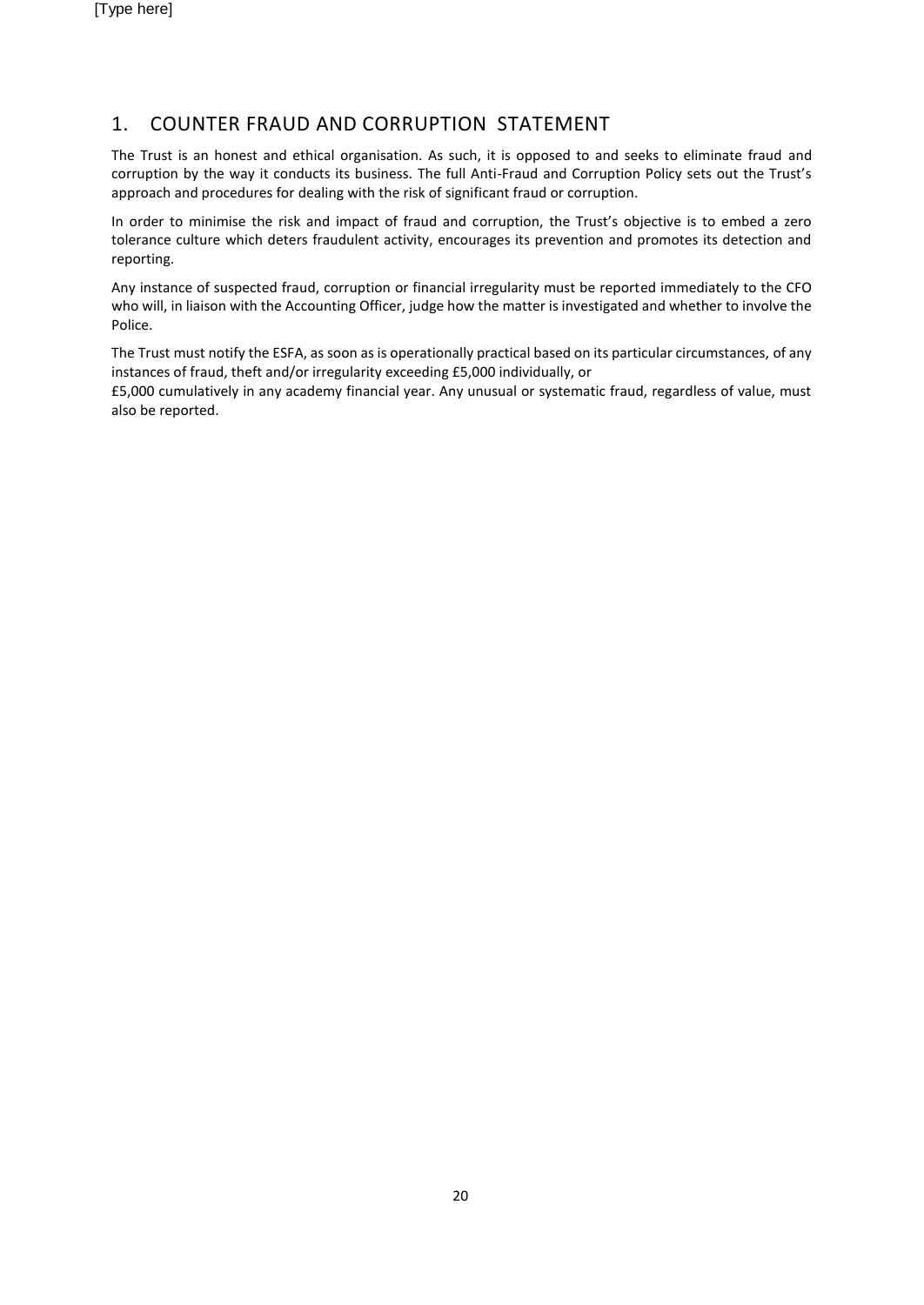# 2. EXEMPTION FROM TRUST TENDERING PROCEDURES REQUEST

The Trust needs the power to waive the requirement of its internal tendering procedures in certain circumstances. No exemptions can be used if the estimated value of the goods or services exceeds OJEU thresholds.

An exemption from the Trust's requirements allows a contract to be placed by direct negotiation with one or more suppliers. All exemptions, and the reasons for them, must be recorded using the appropriate form. Exemptions shall be signed by the Accounting Officer, Chief Operating Officer and the Chair of the Trust's Finance, Staffing and Premises Committee.

The following lists the details that allow exemptions:

- Any contract or sub contract that is substantially for the undertaking of services in which the exercise of specialist professional knowledge and skill is of primary importance and where such professional knowledge and skills is only available from a single provider, or a limited range of suppliers;
- For work, supplies and services which are patented or of a proprietary or special character and for which it is not possible or desirable to obtain competitive prices;
- Where for technical, commercial or artistic reasons or because of exclusive rights, it is not reasonable to advertise for tender;
- The Chief Operating Officer must be consulted where the contract is an extension to an existing contract and a change of supplier would cause:
	- o Disproportionate technical difficulties;
	- o Additional costs;
	- o Significant disruption to the delivery of Academy operations;
- Where an exemption is necessary because of an unforeseeable emergency involving immediate risk to persons, property or serious disruption to Academy operations, the Accounting Officer or Chief Operating Officer may approve the exemption but must prepare a report for the next Trust Finance & Resources meeting to support the action taken.

The Chief Operating Officer must monitor the use of all exemptions and therefore all forms should initially be sent to this post holder. The signature sign off on the form details the order in which the list should be signed and approved.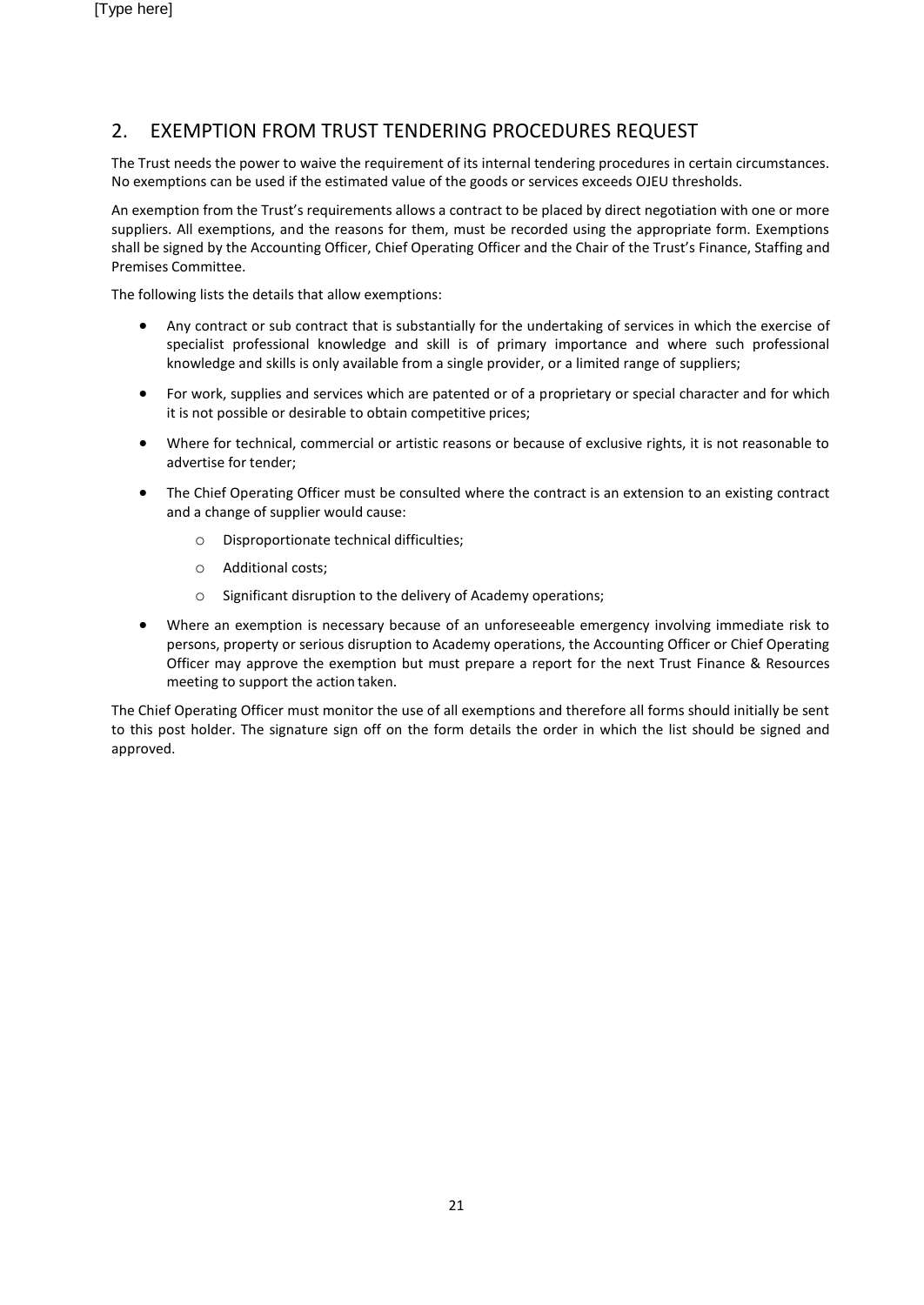[Type here]

# 3. FORM – EXEMPTION REQUEST FROM TRUST TENDERING PROCEDURES

Originator Employee

Academy/Trust

What is the main reason for the exemption based on the approved criteria for exemptions?

Please advise on details of the Company, amounts and duration of proposed contract

Please detail the reason why this approval cannot go through the standard procurement route

Approved yes/no – If no please detail the reason below

Approved by (Signature and Dates)

Chief Operating Officer

Accounting Officer

Chair of the Trust Finance & Resources Committee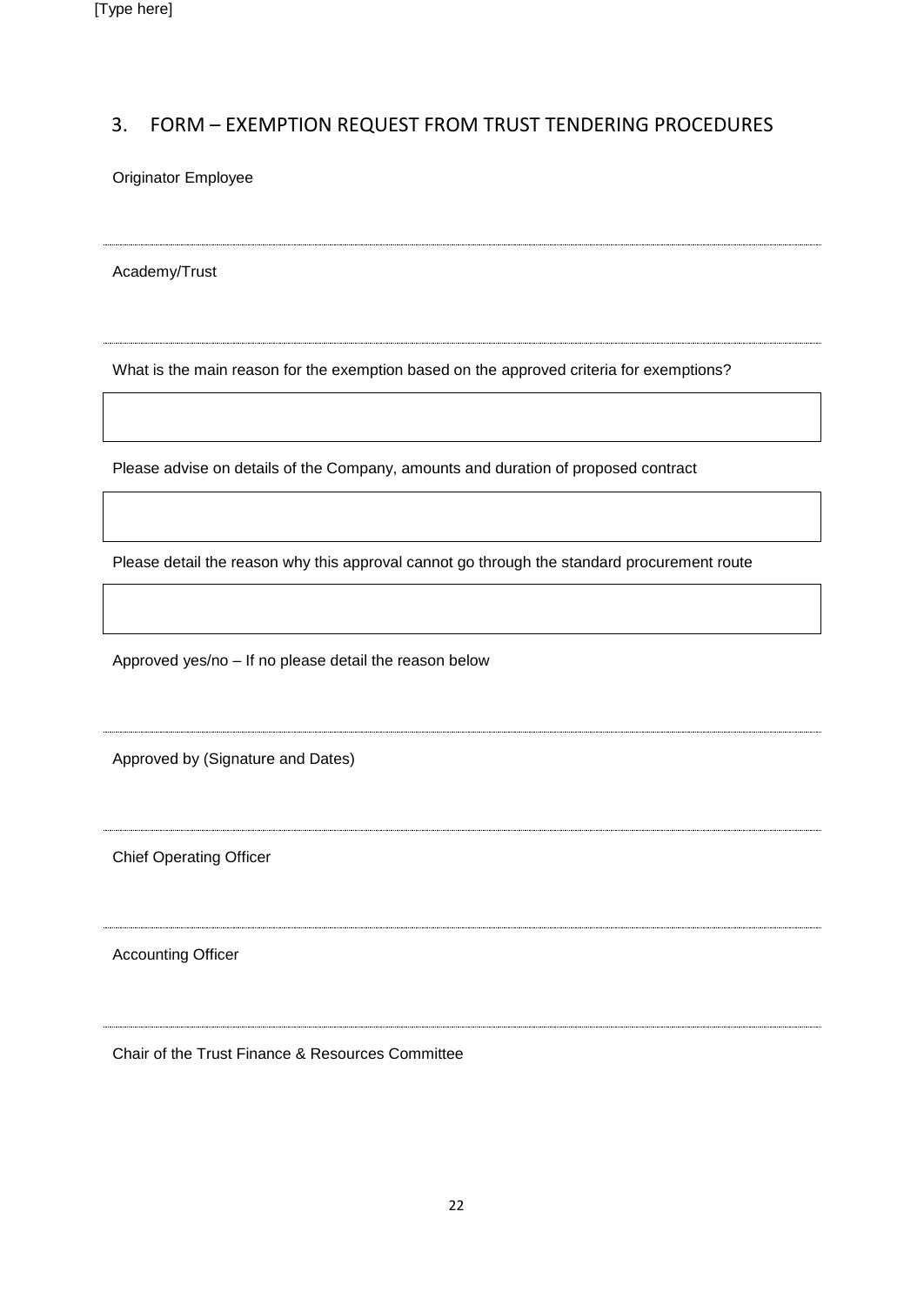# COMMITTEE TERMS OF REFERENCE: FINANCE, STAFFING & PREMISES and AUDIT & RISK

- 1. The Directors have the power to establish any committee to assist in the conduct of the business of the Trust. If a committee is to have decision making authority, the committee board must comprise a majority of Directors, enabling a quorate decision to bemade.
- 2. Details of the committees established by the Trust are noted in the Trust's Structure Chart appended to the Scheme of Delegation.
- 3. Where relevant the following functions may be delegated to any committee or committees dealing with matters of finance, audit and risk.

# Finance, Staffing & Premises

- 4. To ensure that the Trust Board is kept informed of all major financial issues concerning the Trust and its Academies, the overall Trust budget and those of the individual Academies, the management of funds against the budget, the benchmarking of financial performance and the heads of expenditure, the way funds are utilised (including value for money) and the way monies are secured.
- 5. To recommend the annual budget for the Trust and the Academies to the Trust Board for approval, having consulted Headteachers and (if appropriate) Local governing bodies.
- 6. To receive reports from the Headteachers regarding the Trust's/Academies' finances. This will include reports on the monitoring of income against expenditure and proposals to revise forecasts for the year. The committee will work with the Trust and the Headteachers to make any recommendations to the Trust Board.
- 7. To monitor the production, timeliness and accuracy of key financial statements in response to both statutory and local requirements.
- 8. To support (recommending and advising) the Trust Board in developing and then implementing a reserves policy and to consider the impact of strain in individual Academy budgets.
- 9. To support (recommending and advising) the Trust Board in developing and then implementing the Financial Regulations Manual and associated procurement policy.
- 10. To review tenders for major contracts as specified in the Financial Regulations Manual. To approve or reject tender proposals or, where required, make recommendations to the Trust Board.
- 11. To recommend any changes in the Financial Regulations Manual, where significant, to the Trust Board. To review the operations of the Trust and the Academies in relation to the procedures shown in the Financial Regulations Manual. To work with the Headteachers to resolve breaches and to improve procedures as appropriate.
- 12. To monitor key financial and accounting systems and reviewing any audits of these or the general finances of the Trust and make recommendations to the Trust Board and/or the Local governing bodies as appropriate.

# Audit & Risk

- 13. Advise and report to the Directors in relation any organisational risks which might impede the development and implementation of a long term strategy for the success of the Trust. The Directors shall consider any such advice given by the Audit Committee.
- 14. Support the Directors in developing an organisational structure which reflects the Trust's values and enables the management systems, structures and processes to work effectively in line with legal requirements and to ensure sound financial management.